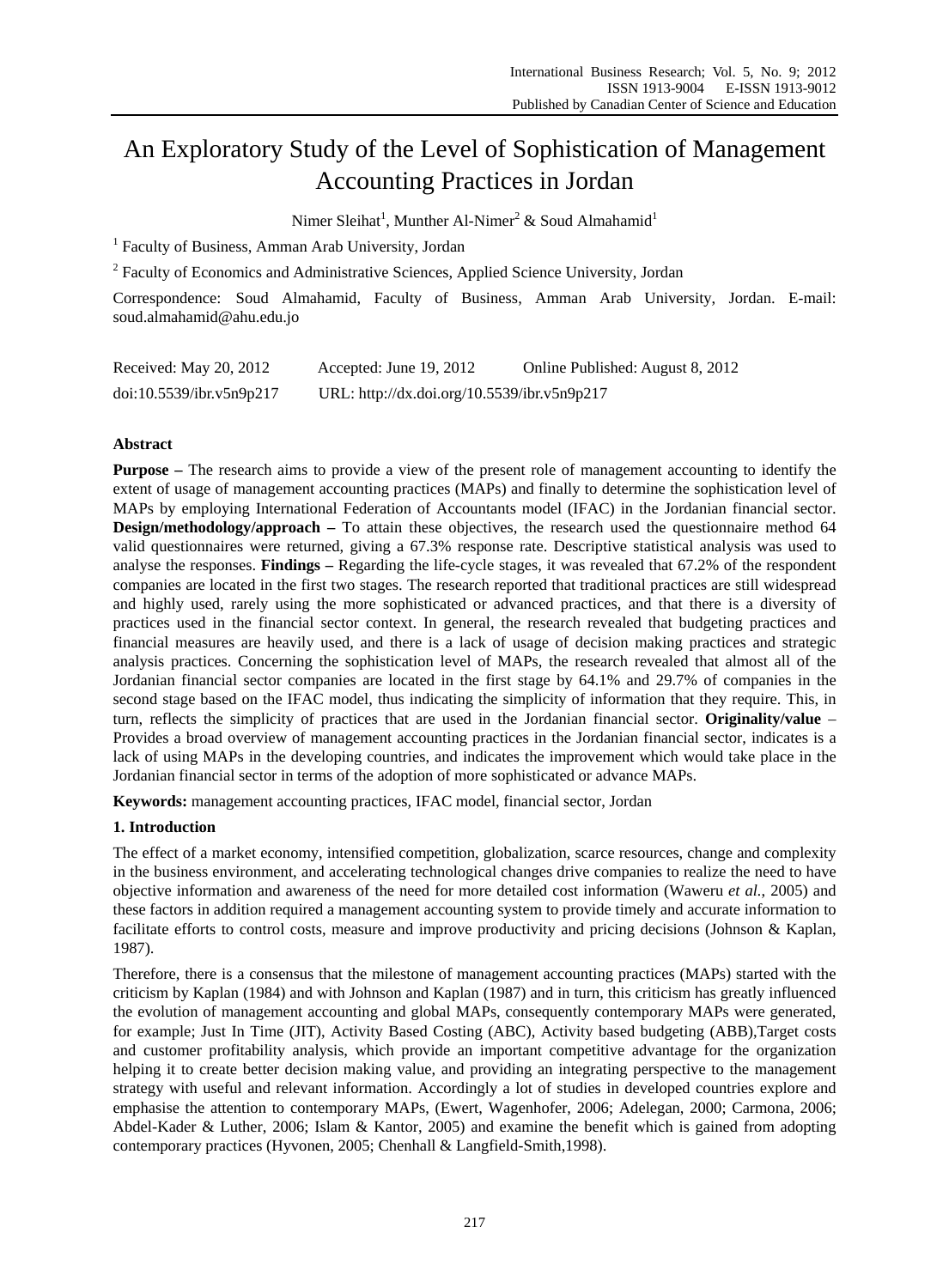There are a limited number of studies focusing on MAPs in developing countries (Adelegan, 2000; Sulaiman *et al.*, 2004; Ismail, 2007; Triest, Elshahat, 2007; Kattan, *et al*., 2007; Billings, Capie, 2004). In addition, many studies indicated that there is a lack of studies which examine the MAPs within the financial sector as most of the studies investigate the MAPs within the industrial or manufacturing sector. Furthermore many researchers indicated the need for examining management accounting within the financial and services sector (Adelegan, 2000; Sulaiman, Ahmad *et al.,* 2004; Wu & Drury, 2007; Davila & Wouters, 2006; Billings, Capie, 2004; Garg, *et al.,* 2003; Gutierrez, *et al.,* 2005). Consequently, the current research attempts to remedy this shortage and fill the gap in the management accounting literature and in Jordan as a developing country in particular. It also aims to provide a view of the present role of management accounting to identify the extent of usage of MAPs and to determine the sophistication level of MAPs by employing International Federation of Accountants model (IFAC) in the Jordanian financial sector.

This paper is structured as follows: The next section indicates the significance of the research, followed by reviewing the literature which carried out in MAPs, research design, research methodology, research results, and finally the research conclusions.

# **2. Research Significance**

In Jordan, there is a single research paper which investigated MAPs in the industrial sector, (Hutaibat, 2005) which provides an evidence in relation to the shortage in knowledge and empirical studies. Therefore, there is a need for more research in management accounting to fill the gap in this field in developing countries and particularly in Jordan. This research will support and enhance the Jordanian economy to have a full view concerning the status of management accounting and will be useful for both the literature and practitioners.

The application of the IFAC model (IFAC, 1998) which is a model of the development of management accounting, will be used to determine the location of the level of sophistication of current Jordan practices. Moreover, this model has been tested by two studies in management accounting to determine the level of sophistication of MAPs (Adelegan, 2000; Abdel-Kader & Luther, 2006). The majority of the studies in terms of MAPs have been carried out in manufacturing sectors, (Adelegan, 2000; Sulaiman, *et al.,* 2004; Wu & Drury, 2007; Davila, Wouters, 2006). However, the financial sector and services firms in general didn't have great attention from researchers and studies in terms of MAPs which was observed through reviewing the literature regarding management accounting studies.

The financial sector has a significant influence on the Jordanian economy; therefore, such a study will be beneficial to this sector which in turn will be beneficial to the Jordan economy as whole.The Jordanian financial sector comprises four main sub-sectors, namely; banking, insurance, diversified financial services, and real estate, (Ministry of Industry and Trade, Jordan, 2007), which it is sensible to investigate the difference between this sector configuration in terms of management accounting. Finally, the findings may shed light on the state of management accounting in other developing countries and will provide a contribution to management accounting practice research in general.

# **3. Material Studied**

The concern to study management accounting started in developed countries, as the majority of developed countries have undertaken MAPs to aid their understanding of management accounting and demonstrating research in MAPs within those countries. Such as, (Hopper, 1999; Szychta, 2002; Lamminmaki & Drury, 2001; Hyvonen, 2005; Abdel-Kader & Luther, 2006; Wu & Drury, 2007). Initially, the studies were focused on identifying the role of management accounting information in organizations, (Paige, 1990; Fry, *et al.,* 1995; Jazayeri, Cuthbert, 2004). In the USA, a study revealed that the role of management accounting information in the United States is to provide the critical management information that determined gaols and actions in American companies, (McNair, Vangermeersch, 1996). According to Davila, Foster (2005) a management accounting system plays two main roles; reducing agency costs and facilitating decision making. Reducing agency costs refers to the separation of ownership and control. Lexa, *et al*. (2005) indicated that managerial accounting utilises a variety of tools to make business decisions more rational and more scientific and added that managers use service activity costing to develop better models of their cost structures. This, in turn, will allow more nuanced contract negotiation and evaluation of proposed changes. In terms of the contemporary role of management accounting system a german study based on 30 interviews with top and middle managers revealed that management accounting systems provide an information context that is required for strategic sense-making (Heidmann, *et al*., 2008). In Spain, a study revealed that management accounting information plays a significant role in terms of the continuous improvement process and the important role of certain control system elements for evaluating the implementation of the organizations strategy (Lobo, *et al*., 2008).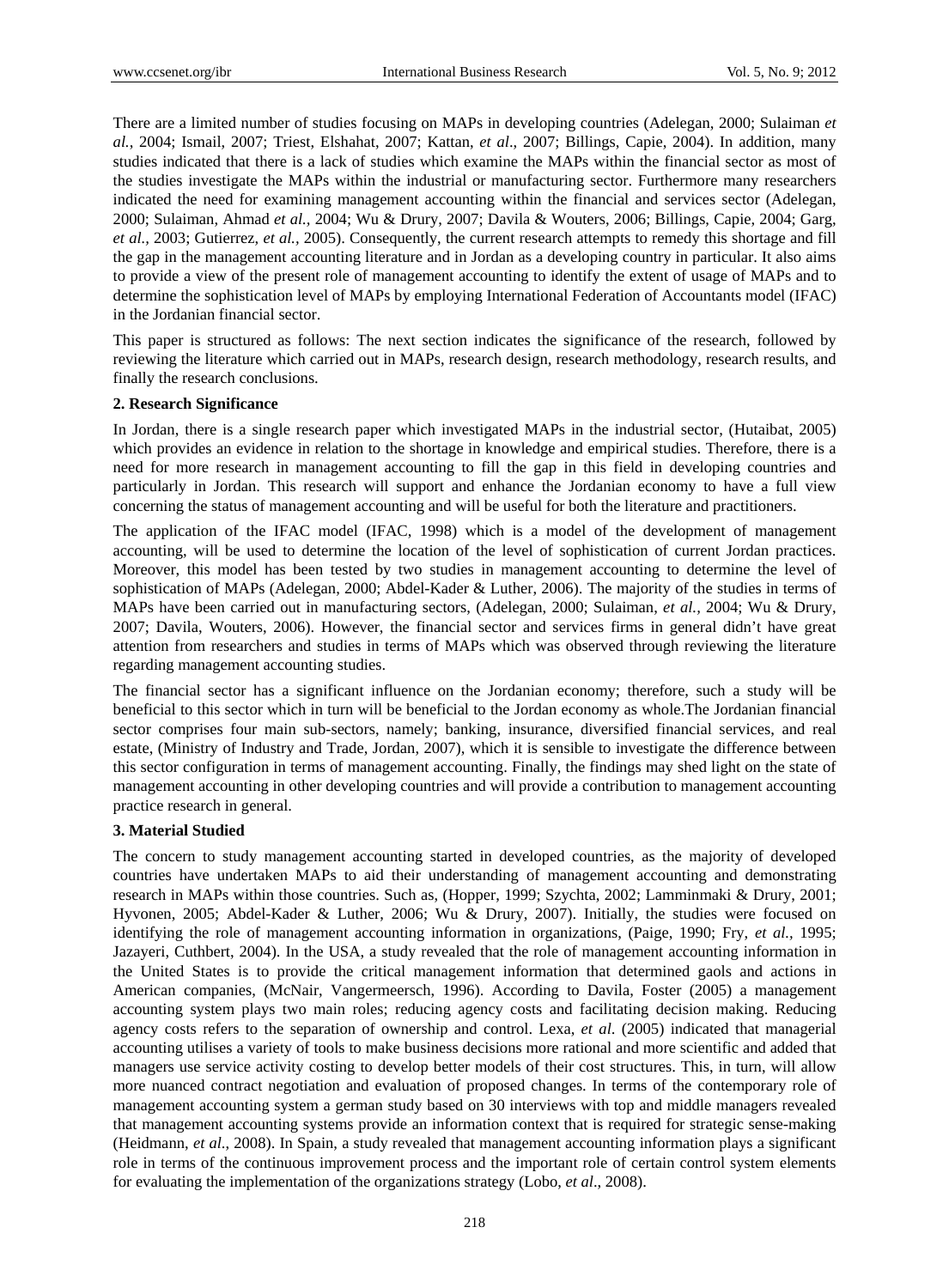Since the changes which have occurred in the business environment, a lot of studies have attempted to examine the significant changes in management accounting (Hopper, 1999). Several studies were conducted in order to investigate the change in management accounting systems (Ezzamel, 1994; Ezzamel, *et al.,* 1997; Mathejka, Waegenaere, 1999; Naranjo-Gil, Hartmann, 2007; Perera, 2004; Smith, *et al.,* 2005; Strauss, 1992; Vieira, Hoskin, 2005). A survey carried out by Garg, *et al*. (2004) argued that the management accountant's role has changed and they are increasingly perceived as business partners who focus on key strategic issues well beyond the boundaries of traditional finance. Another argument made by Sulaiman and Mitchell (2005) concluded that contemporary management accounting systems are not static in nature and if change was to significantly enhance management accounting value it should be characterized by a relatively high frequency and positive importance and success rating. Gupta and Gunasekaran (2005) found that the business environment has been changed and as a result the role of management accounting was changed. Regarding the International Federation of Accountants (IFAC), the evolution of the role a management accounting system goes through involves sequential stages. The first stage concerns cost determination and financial control (pre 1950), followed by the information for management planning and control stage (by 1965), the reduction of resource waste in business processes (by 1985), and the final stage is concerned with the creation of value through effective resource use (by 1995), IFAC (1998).

Another dimension is to tackle management accounting discipline emphasised the scope of application of MAPs, the benefit of adoption, and the comparative studies between countries in the adoption of MAPs, (Chenhall & Langfield-Smith, 1998; Mia, M. & Abdul Hannan, A., 2005; Drury & Pettifer, 1993; Ghosh & Chan, 1997; Forsaith, *et al*., 2001; France, 2005; Szychta, 2002). In addition, many studies carried out in order to trace the development of management accounting and the history of management accounting, (Spraakman, 1999; Fleischman, Tyson, 2006; Okano, Suzuki, 2006; Näsi, Rohde, 2006; Ahmad B. Abdel- Maksoud, 2004; Strauss 1992; Spraakman, Margret, 2005). Other studies investigated the influence of the external and internal factors on the extent of usage of MAPs, and the benefit of using these practices by using a variety of theories such as an institutional theory, (Hussain & Gunasekaran, 2002) and a contingency theory (Flacke & Segbers, 2005; Fry, *et al.,* 1995; Burns, *et al.,* 2004; Ashton, *et al*., 1995; Silvola, 2005; Haldma & Laats, 2002; Abdel-Kader & Luther, 2008; and others. In less-developed countries, Lin and Yu (2002) argued that the application of management accounting remains unsatisfactory. Sulaiman, *et al.* (2004) indicated the lack of exploratory studies in Asian countries, in addition the need for studies which examine specific factors as to why Asian countries are not adopting newly developed management accounting tools and what the obstacles are to implementing such techniques. In Egypt, as a developing country, a study carried out by Ismail (2007) examined the performance measurement practices within private sector companies in Egypt. The study pointed out that the most significant obstacle inhibiting the adoption of the balanced scorecard is the inadequacy of information systems and added that management's attitude towards non-financial indicators and lack of information may be considered a major obstacle to the adoption of a sophisticated system of performance evaluation.

Triest and Elshahat (2007) indicated the lack of research on MAPs in non-western countries, and that therefore the state of management accounting in these countries was limited. Additionally, the study revealed that the use and sophistication of costing information in Egypt is limited and that no advanced MAPs seem to be applied and the main purpose of the costing system was for pricing decisions rather than performance measurement, process improvement or cost reduction. From the aforementioned research studies, the following research questions can be formulated:

- 1- What is the present role of management accounting in the Jordanian financial sector?
- 2- To what extent management accounting practices are used in the Jordanian financial sector?
- 3- What is the sophistication level of management accounting according to the IFAC model in the Jordanian financial sector?

## **4. Research Method**

#### *4.1 Measurement the Extent of Usage of MAPs*

MAPs will be classified through the current research into five categories: the costing system, budgeting, performance evaluation, decision making and strategic analysis (Abdel-Kader, Luther, 2006). This includes (38) practices which the current research will cover including MAPs both traditional and contemporary, which will provide a significant contribution that will be more objective and convenient by applying the (IFAC) model which is based on classifying the evolution of management accounting and the characteristics of each stage of the evolution (International Federation of Accountants (IFAC), 1998). Conformity with the objectives of the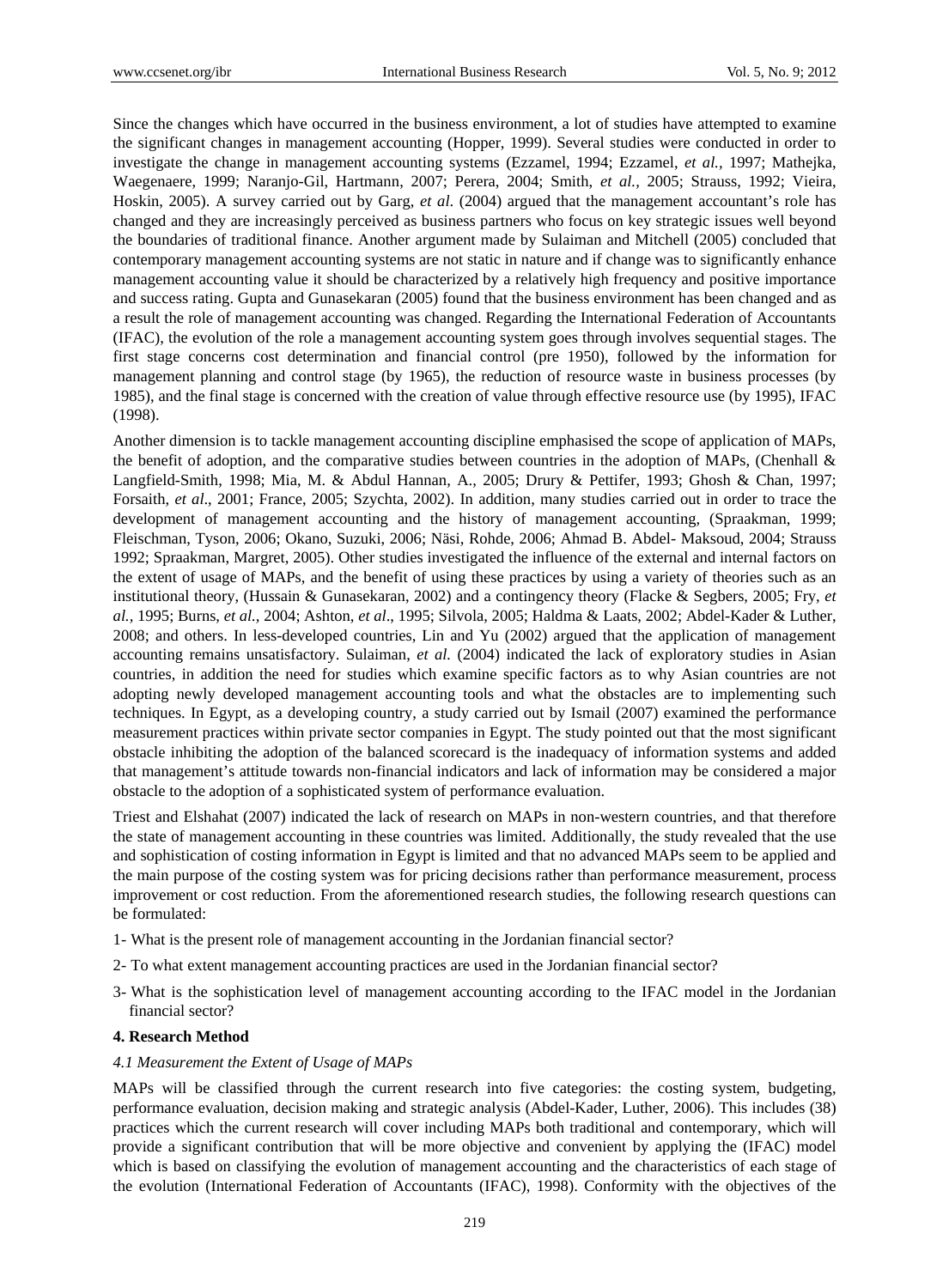research and according to the previous studies which have been carried out to examine MAPs (Abdel-Kader & Luther, 2006; Adelegan, 2000; Alkizza &Akbar, 2005; Chenhall & Langfield-Smith, 1998; Forde, *et al.,* 2005) the current research will ask the respondents to answer the following questions:

- 1. The degree of usage of each of the practices to find out the extent of usage of each of MAPs, based on a five-point Likert Scale.
- 2. The importance of each practice to discover the tendency to adopt each of them and how important it is when planning for the future in terms of adopting the practices based on based on three-point Likert Scale.
- 3. By asking questions to determine the main functions and role of management accounting, a three-point Likert Scale.
- 4. Asking questions in order to determine which type of management accounting information is important needed the Jordanian financial sector based on a three-point Likert Scale.

## *4.2 Measurement the Sophistication Level of MAPs*

The IFAC model classified management accounting practices evaluation into four stages as follows (International Federation of Accountants (IFAC) 1998):

1. Stage one: cost determination and financial control.

- 2. Stage two: information for management planning and control.
- 3. Stage three: reduction of resource waste in business processes.
- 4. Stage four: creation of value through effective resource use.

The aim of this step is to classify the respondent companies according to the IFAC model in order to identify the sophistication level of management accounting practices in the Jordanian financial sector whereas the first stage cost determination and financial control is considered a simple stage and going up to the fourth stage that is named creation of value through effective resource use that is considered as the advanced level, that contains the most sophisticated management accounting practices. In addition, each stage contains practises from the previous stage and the practices that the stage contains, for instance: the second stage contained the practices from the first stage and practices from the second stage, but more emphasis is placed on the practices of the second stage. The third stage contains practices from the first and second stage and the practices of the third sage with more emphasis on the practices of the third stage; the fourth stage contained practices from all the previous stages with more emphasis on the practices of the fourth stage which is the more advanced practices.

In terms of applying the IFAC model, the IFAC model doesn't provide illustrations of precise MAPs which are associated with the particular stages of the evolution of management accounting. The IFAC model was recently adopted by (Abdel-Kader & Luther, 2006) which attempted to implement the IFAC model and associated the (38) MAPs to each stage of the evolution of management accounting according to the IFAC. The current research has implemented the IFAC model to investigate the level of sophistication of management accounting and follows the (Abdel-Kader & Luther, 2006) classification of MAPs through the IFAC model for the reason that it is based on reasonable criteria to determine each stage of the evolution of management accounting.

#### *4.3 Measurement of Organisation Life Cycle Variable*

According to the literature review the corporate life cycle is a significant element in the explanation of the development of all aspects of the firms across the life cycle phases. However, the corporate life cycle perspective has rarely been used in management accounting studies (Moores, Yuen, 2001). In order to employ the organisation life cycle perspective to explain its effect on the respondents' companies and upon the sophistication of management accounting, the current research applied Miller and Friesen's corporate life cycle model that is reported and explained in the literature review chapter (Miller, Friesen, 1984).

Accordingly, the next step after determining the model to be employed regarding the life cycle stages was to determine at which stage of the life cycle stages each of the respondents' companies is located by following the criteria Miller and Friesen adopted to determine at which stage each company is located. Thus, the Miller and Friesen criteria are implemented as the main method to identify each of respondents' stage on the five stage, corporate life cycle where the model, Miller and Friesen (1984). The following criteria were those Miller and Friesen utilised for classification and identification of the organisation life cycle stages and that the current research followed as the main method of classification: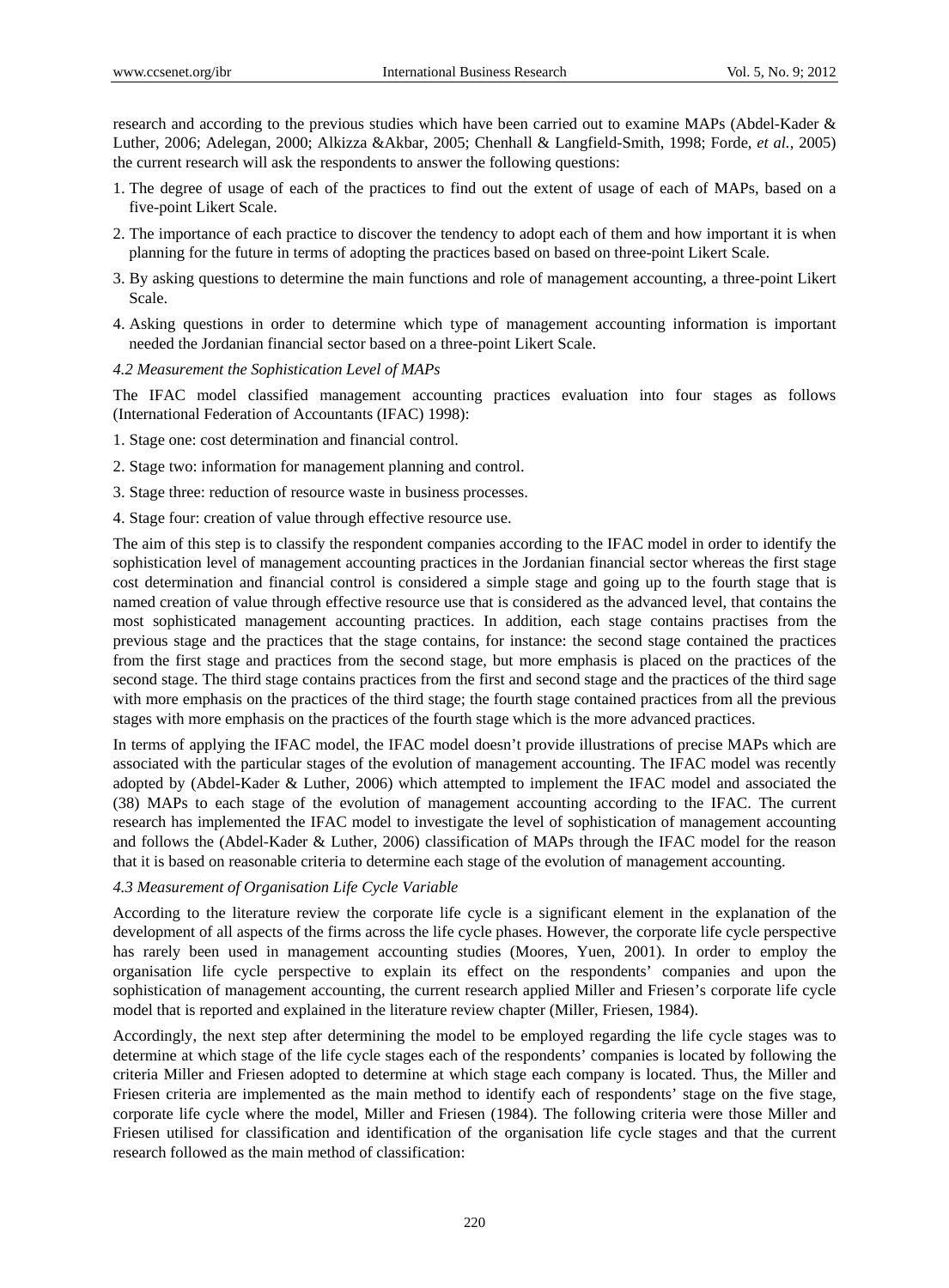| Stage   | Criteria                                                                                                              |
|---------|-----------------------------------------------------------------------------------------------------------------------|
| Birth   | Firm is less than 10 years old, has informal structure and is dominated by owner-manager.                             |
| Growth  | Sales growth greater than 15 %, functionally organised structure, early formalisation of policies.                    |
| Mature  | Sales growth less than 15 %, bureaucratic organisation.                                                               |
| Revival | Sales growth greater than 15 %, diversification of product lines, use of sophisticated controls and planning systems. |
| Decline | Demand for products levels off, low rate of product innovation, profitability starts to drop off.                     |

#### Table 1. Miller and Friesen (1984)

According to the literature review of the corporate life cycle, and to be consistent with the objectives of the research, each stage has distinct configurations that include: age, structure, strategy, leadership style, and the decision making style (Miller, Friesen, 1984; Moores, Yuen, 2001). Consequently, the research asked questions in terms of each of these configurations to determine at which stage each of the respondents firms is located by utilising the following instruments:

- Use self categorisation measure as some of the studies did, in order to identify the stage at which the respondent company is located, and by asking the respondents to identify their current life cycle stage (Auzair, Langfield-Smith, 2005; Kallunki, Silvola, 2007).
- Use the age of the company, determined through number of years since establishment, and size of the company, determined through number of employees, in order to ascertain and validate the self categorisation that each of respondents understand matches and is consistent with the classification that Miller and Friesen employed (Moores, Yuen, 2001; Miller, Friesen, 1984).
- The current research appended at the beginning of each stage a brief of the main distinctive characteristics of each stage (form of structure, strategy, decision making style and leadership style) in order to assist the respondent to identify the correct stage in which they located their company.

| Life cycle stage | The distinctive features of each stage.                                                                 |
|------------------|---------------------------------------------------------------------------------------------------------|
| <b>Birth</b>     | Small firms, Dominated by owner manager, Informal structure, Highly centralised, Considerable           |
|                  | innovation, strategy and substantial risk taking.                                                       |
| Growth           | Medium firms, Multiple shareholders, Some formalisation of structure, Functional basis of organisation, |
|                  | Broadening of product market scope into closely related areas, strategy, and rapid growth.              |
| Maturity         | Large firms, Formal, bureaucratic structure, Functional basis of organisation, Consolidation of product |
|                  | market, strategy, Focus on efficiently supplying a well-defined market, and slower growth.              |
| Revival          | Very large firms, Divisional basis of organisation, High differentiation, strategy of product market    |
|                  | diversification movement into some unrelated markets and high risk taking and planning, and rapid       |
|                  | growth.                                                                                                 |
| Decline          | Market size firms, Formal, bureaucratic structure, Mostly functional basis for organisation, and slower |
|                  | growth.                                                                                                 |

Table 2. Distinctive features of each stage which is used in the self categorisation measure

## **5. Research Techniques**

The research utilized a self administration questionnaire in order to identify the current status of MAPs in the Jordanian financial sector. However, the questionnaire method has been used in many management accounting studies. Such as (Chenhall, 2003; Chenhall & Langfield-Smith, 1998; Cinquini & Tenucci, 2006; Hutaibat, 2005; Clarke, 1992; Haldma & Laats, 2002; Moores & Yuen, 2001; Silvola, 2005). The questionnaire was utilized in order to discover the characteristics of the Jordanian financial sector. The questionnaire contains two parts; the first part was designed to obtain information regarding the companies' characteristics, this section is customary practice in most questionnaire surveys for instance (Davila, Wouters, 2006; Hutaibat, 2005; Cassia, *et al.*, 2005). The second part focused on MAPs particularly in the Jordanian financial sector; therefore, this part consisted of five sections mainly: costing system, budgeting, performance evaluation, decision making, and finally strategic analysis, in this part the questions were adopted from previous empirical studies, for instance (Abdel-Kader, Luther, 2008; Adelegan, 2000; Chan, *et al*., 1997; Kowalak, 2007; and others).

#### *5.1 Research Population and Sample*

With reliance on the Ministry of Industry and Trade records at February 2008, the financial sector contains 104 companies divided into four sub-sectors as shown in the following Table 3.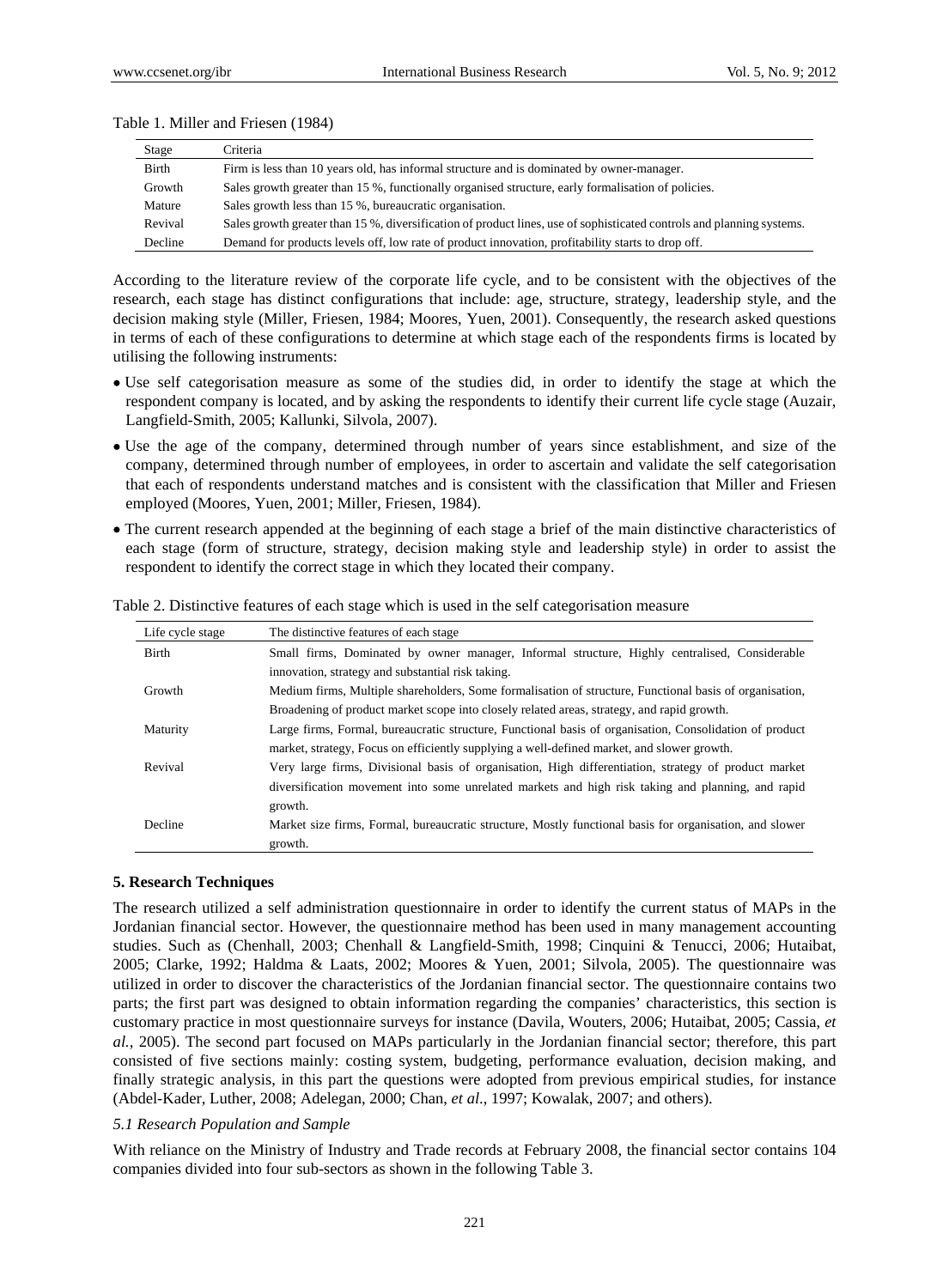## Table 3. Configurations of research sample

| Jordanian financial sector |         |           |                                |             |       |
|----------------------------|---------|-----------|--------------------------------|-------------|-------|
| Sub-sectors                | Banking | Insurance | Diversified financial services | Real estate | Total |
| Number of companies        |         | 29.       |                                |             | 104   |

Increasing the size of the sample increases the precision of the sample accordingly and, given the objectives of the current research, the researcher will take the whole population as the sample size. The questionnaire was piloted on a sample containing (8) companies and academic specialists in MAPs were consulted. (95) Questionnaires were distributed to the head of financial accounting of each company. (64) Questionnaires were accredited and valid for analysis which gives (67.3%) response rate. The table below illustrates the response rate configuration according to the sub-sectors. The Cronbach Alpha test was used in order to test reliability and internal consistency of the questionnaire; accordingly, the internal consistent for the whole questionnaire was examined and revealed to be (0.6496), which is considered as an acceptable internal consistent. The research examined the internal consistent of MAPs, as a results all the groups of practices were revealed to have a satisfactory internal consistent and were reliable and even when examined together, they remained acceptable and with a high internal consistent by (0.9360).

## 5.2 Research Hypotheses

*H01*: There is no role for management accounting practices in the Jordanian financial sector.

H02: The usage of management accounting practices in the Jordanian financial sector is low.

H03: The sophistication level of management accounting according to the IFAC model in the Jordanian financial sector is low.

#### **6. Results and Discussions**

#### 6.1 Demographic Data

The respondents were classified according to their business type into four main types giving percentages as shown in the figure below.



Figure 1. Business type classification

The results indicate that 46.9% of respondent companies were less than 10 years old. Moreover, 64.1% of the respondent companies were no older than 15 years old. The results indicate that almost half of the companies in the sample produce/provide less than 10 products/services by 40.6% and 84.4% of the respondent companies produce/provide less than 20 products/services. These figures give an obvious indictor to the simplicity of operations which the Jordanian financial sector has produced /provided to their customers. The number of employees question shows that 54.7% of the respondents answered that they had less than 50 employees, and almost three-quarters of the respondent companies (78.2%) had less than 300 employees, which is considered to be a small or medium type of business compared with developed countries. In terms of life cycle stages, the result shows that 26.6% are located in the first stage and 40.6% in the second stage. This shows that 67.2% of the respondent companies are located in the first two stages, which supports the interpretation of the previous questions which revealed that the Jordanian financial sector is a youth sector and the results of this question confirm this conclusion.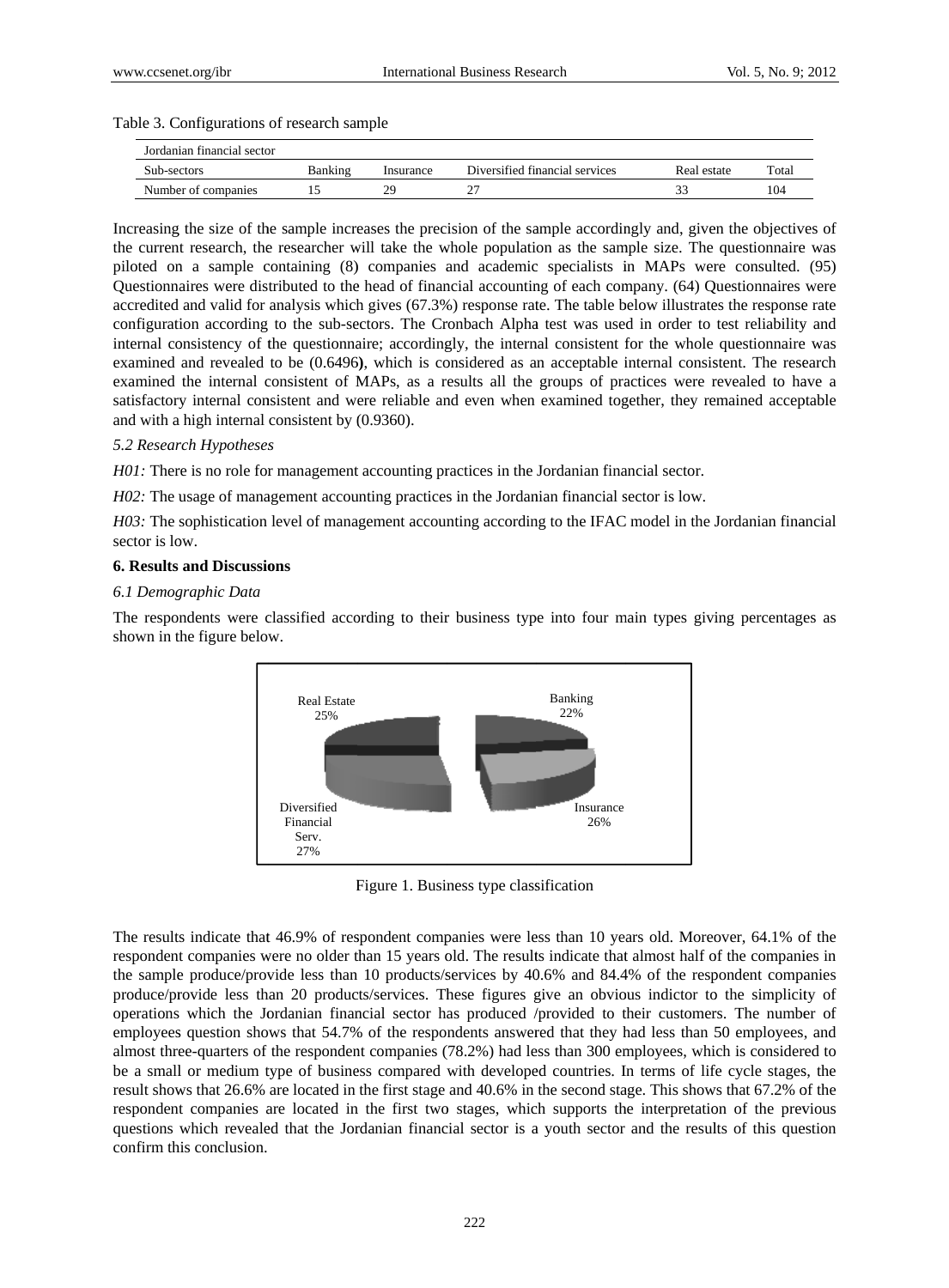The result shows that 26.6% are located in the first stage and 40.6% in the second stage. This shows that 67.2% of the respondent companies are located in the first two stages, which supports the interpretation of the previous questions which revealed that the Jordanian financial sector is a youth sector and the results of this question confirm this conclusion. For more illustration see Table No.4 and Figure 2 below.

| Table 4. Classification of companies cross life cycle stages |
|--------------------------------------------------------------|
|--------------------------------------------------------------|

| Life cycle stages | Frequency | Percentage |
|-------------------|-----------|------------|
| Birth             | 17        | 26.6 %     |
| Growth            | 26        | 40.6 %     |
| Maturity          | 17        | 26.6 %     |
| Revival           | 4         | 6.3%       |
| Total             | 64        | 100%       |



Figure 2. Classification of Jordanian financial sector cross life cycle stages

In addition, the research classified the sub-sectors according to the life cycle stages model, thus, the result show that the banking sub-sector is the oldest sector in terms of the life cycle stage as 64.3% are located in the maturity stage and 14.3 % in the revival stage. The insurance companies come second in terms of the life cycle stages as 35.3% are located in the last two stages and most of the diversified financial services companies are located in the second and third stage with 76.5%, and 11.8% respectively. Finally almost all of the real estate companies have been located in the first stage with 75%. To sum up, the results from these questions gave an indicator to the newly formed companies which have operated in the Jordanian financial sector in terms of their age since 64.1% of the respondent companies were no older than 15 years, and the simplicity of operations which the Jordanian financial sector has produced /provided to their customers since 84.4% of the respondent companies produce/provide less than 20 products/services.

The results of the life cycle stages revealed that the Jordanian financial sector is a youth sector since 67.2% of the respondent companies have been located in the first two stages; moreover, the banking sub-sector is the oldest sector in terms of the life cycle stages, the insurance sector came second in terms of the life cycle stages, then the diversified financial services sector, finally the real estate sector.

# 6.2 Role of MAPs

*H01*: There is no role for management accounting practices in the Jordanian financial sector.

The results show that 37.5% of the respondent companies have a specific department called "management" accounting", 40.6% don't have such a department, and finally 21.9% have the same department but under a different name, therefore, the research shows that 59.4% of the sample has a specific department for management accounting which reflects the awareness of the management accounting role and tasks, and the diversity of titles which are used by the management accounting department such as financial analysis, strategic planning, and others.

In terms of the importance of the role of management accounting in the Jordanian financial sector, the research revealed that, the most important role was cost determination and financial control followed by information for management planning and control, by 2.66, 2.64 mean score respectively. Regarding, the importance of the type of management accounting is needed, as the research revealed that information addressed directly to the line manager followed by immediate availability upon request, are the most important types by 2.64, 2.62 mean score respectively.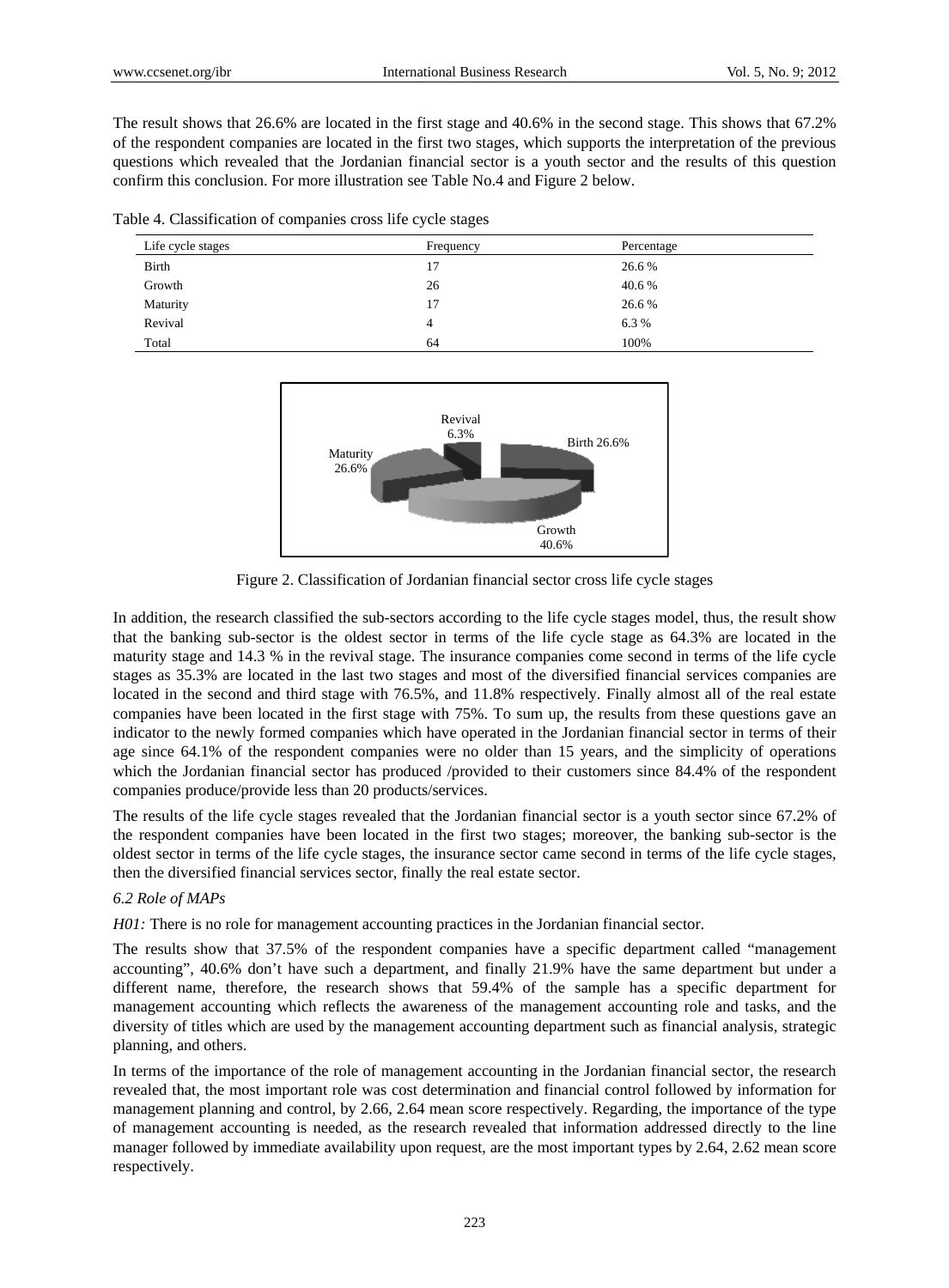# *6.3 Extent of Usage of MAPs in the Jordanian Financial Sector*

*H02*: The usage of management accounting practices in the Jordanian financial sector is low.

# 6.3.1 Costing System Practices

The results indicate that the most widespread costing system practice is a separation between variable and fixed cost by 39.1% often used, 21.9% moderate used and with 2.92 mean score, followed by using a plant-wide overhead rate (Single predetermined overhead rate used in all departments of a company) by 34.3% often used and 2.75 mean score. The lowest costing system practices in usage is activity based costing (ABC) since just 11 companies were found often and very often use it, with 11% often used. The table below gives more illustration of the usage of each of these costing practices.

| Usage of costing practices                 | Mean | S.D   |      | 2    | 3    | 4    |          |
|--------------------------------------------|------|-------|------|------|------|------|----------|
| Separation between variable and fixed cost | 2.92 | 1.337 | 20.2 | 18.8 | 21.9 | 26.6 | 12.5     |
| Using a plant-wide overhead rate           | 2.75 | 1.333 | 25   | 18.8 | 21.9 | 25   | 9.3      |
| Using department overhead rates            | 2.73 | 1.472 | 32.8 | 10.9 | 20.3 | 21.9 | 14.1     |
| Learning curve techniques                  | 2.69 | 1.367 | 29.7 | 15.6 | 18.8 | 28.1 | 7.8      |
| The cost of quality                        | 2.45 | 1.447 | 42.2 | 9.4  | 18.8 | 20.3 | 9.4      |
| Target costs                               | 2.16 | 0.672 | 10.9 | 67.2 | 17.2 | 4.7  | $\Omega$ |
| Activity based cost (ABC)                  | 1.89 | 1.114 | 53.1 | 17.2 | 18.8 | 9.4  | 1.6      |

Table 5. Usage of costing system practices

Note: 1- Never, 2- Rarely, 3- Sometimes, 4- Often, 5- Very often.

In terms of the importance of costing system practices, the results indicate that the highest important costing system practice is target cost since it has a 2.23 mean score and 68.8% considered it as important. Using a plant-wide overhead rate was ranked to be the second highest usage practice, but in terms of the importance it is revealed to be the lowest practice by a 1.91 mean score. The research concludes that there is a trend in the future within the Jordanian financial sector to adopt contemporary costing practices, for instance target costs practice, with the continued existence of some of conventional practices, for instance separation between variable and fixed cost practice. Moreover, there are some practices that might well be extinct in the future such as ABC because it is classified as low usage and low importance.

The research is consistent with the previous studies that there is a lack in adopting the contemporary costing system practices in developing countries comparing with developed countries such as (Abdel-Kader & Luther, 2006; Lamminmaki & Drury, 2001; Cinquini & Tenucci ,2006; Al-Omiri & Drury, 2007).

# 6.3.2 Budgeting Practices

The results reveal that 78.1 % of respondents are using budgeting practice for planning, which is considered to be one of the highest MAPs usage in general and among budgeting practices in particular. Using budgeting for controlling costs came as the second most used budgeting practice as it occurred 76.5% and the two lowest budgeting practices are activity based budgeting and zero-based budgeting by 40.7%, and 1.6% respectively.

Moreover, the table reviews the budgeting practices according to their ranking in terms of their extent of usage from the highest to the lowest practice, based on the mean score as the conventional budgeting practices are more frequently used, compared with the contemporary budgeting practices such as activity based budgeting, nevertheless the research revealed that the budgeting practices are the most used among the whole MAPs as the budgeting for planning, budgeting for controlling costs, budgeting for long term (strategic) plans, and flexible budgeting have recorded the highest scores.

Using the table the research concludes that budgeting practices are heavily used in the Jordanian financial sector specially the banking sub-sector. Therefore, the research is consisted with a number of studies that examined the budgeting practices, Such as Ghosh and Chan (1997), Joshi, (2001), Burnett *et al.* (2005).

Regarding the importance of the budgeting practices, the results show that budgeting for planning, budgeting for controlling costs, and budgeting for long term (strategic) plans were ranked to be the highest in terms of importance since they achieved 70.3%, 62.5%, and 59.4% respectively. Zero-based budgeting practices have been ranked to be the lowest usage, and once again it has been ranked to be the lowest practice in terms of the importance, in other words, since zero-based budgeting is ranked the lowest in both of the questions that means this practice would not be adopted in the future. Budgeting with "what if analysis" practice has been ranked as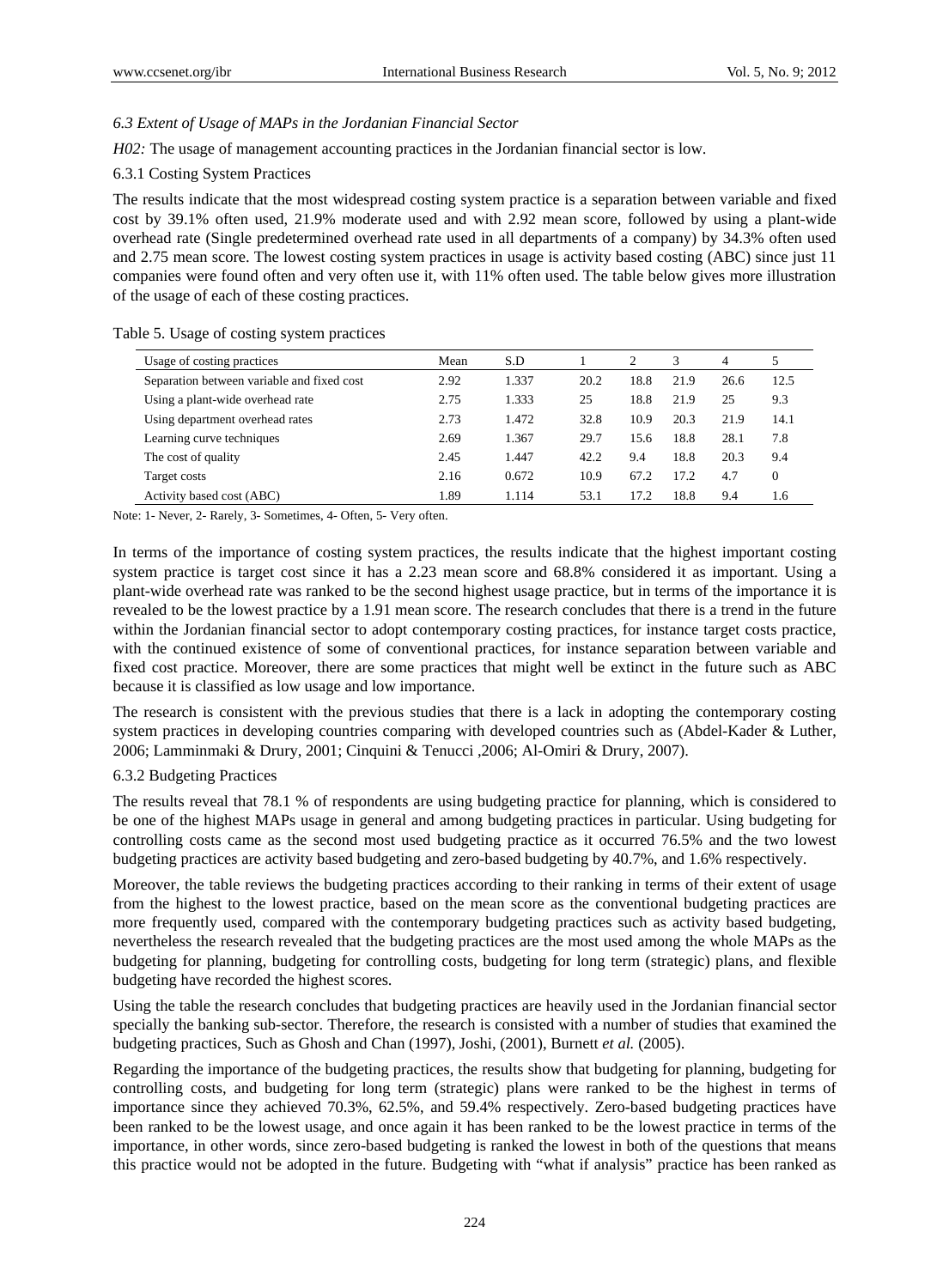less important by 2.14 mean score where in terms of usage it has been ranked a high used practice; therefore, this practice could stop being used in the future.

| Usage of budgeting practices              | Mean | S.D   |      |      |      | 4    |      |
|-------------------------------------------|------|-------|------|------|------|------|------|
| Budgeting for planning                    | 3.97 | 1.195 | 6.3  | 9.4  | 6.3  | 37.5 | 40.6 |
| Budgeting for controlling costs           | 3.95 | 1.201 | 6.3  | 9.4  | 7.8  | 35.9 | 40.6 |
| Budgeting for long term (strategic) plans | 3.64 | 1.289 | 10.9 | 6.3  | 21.9 | 29.7 | 31.3 |
| Flexible budgeting                        | 3.31 | 1.283 | 14.1 | 10.9 | 21.9 | 35.9 | 17.2 |
| Budgeting with "what if analysis"         | 3.12 | 1.351 | 17.2 | 14.1 | 26.6 | 23.4 | 18.8 |
| Activity based budgeting                  | 2.73 | 1.493 | 31.3 | 18.8 | 9.4  | 26.6 | 14.1 |
| Zero-based budgeting                      | 1.52 | .816  | 67.2 | 15.6 | 15.6 | 1.6  | 0    |

Note: 1- Never, 2- Rarely, 3- Sometimes, 4- Often, 5- Very often.

#### 6.3.3 Performance Evaluation Practices

Respondents rated the financial measures as the highest practice which is utilized in their companies since 78.1% of respondents ranked it often and very often used, however, financial measures is classified as one of the traditional MAPs. According to the table below there is moderate usage of the non-financial measures related to operations and innovation, as 64.7% of respondents answered they often and very often used it. Unsurprisingly the first question revealed that there is a lack of use of non-financial measures which they considered as contemporary MAPs as 26.6% of respondents said they never or rarely used non-financial measures related to customers and just 29.7% reported they often or very often used this practice.

Non-financial measures related to employees practice were found to be little used in the Jordanian financial sector where 48.4% of respondents said they were never or rarely used. Non-financial measures related to employees practice, only 18.7% of respondents rated this practice as often or very often used. According to respondents answers, economic value added or residual income practice was found to be little used in the Jordanian financial sector since 56.3% of respondents ranked it never or rarely used. Economic value added or residual income, no more than 20.3% reported they often or very often used this practice. Finally, benchmarks are considered as one of the most contemporary MAPs and rarely used. The research found that 67.2% of respondents rated benchmarks as never or rarely used in the Jordanian.

| Usage of performance evaluation practices                   | Mean | S.D   |      |       | 3    | 4    |      |
|-------------------------------------------------------------|------|-------|------|-------|------|------|------|
| Financial measures                                          | 4.25 | .959  | 1.6  | 3.1   | 17.2 | 25   | 53.1 |
| Non-financial measures related to operations and innovation | 3.48 | 1.168 | 7.8  | 10.9  | 26.6 | 34.4 | 20.3 |
| Non-financial measures related to customers                 | 3.08 | 1.131 | 9.4  | 17.2. | 43.8 | 15.6 | 14.1 |
| Non-financial measures related to employees                 | 2.53 | 1.284 | 28.1 | 20.3  | 32.8 | 7.8  | 10.9 |
| Economic value added or residual income                     | 2.38 | 1.175 | 29.7 | 26.6  | 23.4 | 17.2 | 3.1  |
| <b>Benchmarks</b>                                           | 2.22 | 1.303 | 39.1 | 28.1  | 12.5 |      | 7.8  |

Table 7. Usage of performance evaluation practices

Note: 1- Never, 2- Rarely, 3- Sometimes, 4- Often, 5- Very often.

Moving to the second question in this section which asked the respondents to rate the importance of the performance evaluation practice, the research found that almost all respondents considered all of the performance evaluation practices as important, even the contemporary practice, which gives a strong indication of the future trend of these companies which might adopt these practices, since 73.4 % of respondents rated the financial measures practice as important, 42.2 % rated the non-financial measures related to customers practice as important. Non-financial measures related to operations and innovation practice, non-financial measures related to employees practice, benchmarks practice, and economic value added or residual income practice were rated as important performance evaluation practices by 37.5%, 35.9%, 26.6% and 29.7% respectively, where these practices have not been adopted widely, therefore based on these figures the research could predict that the respondent companies intend to adopt these practices in the future.

There are many studies which have been carried out to examine the level of adoption of performance evaluation practices and the majority of these studies emphasised the significant role of these practices in the companies and revealed that these practices are widely used in developing countries especially non-financial measures. For instance; Wijewardena, De Zoysa (1998), Haldma & Laats (2002), Hyvonen (2005), and Cinquini, Tenucci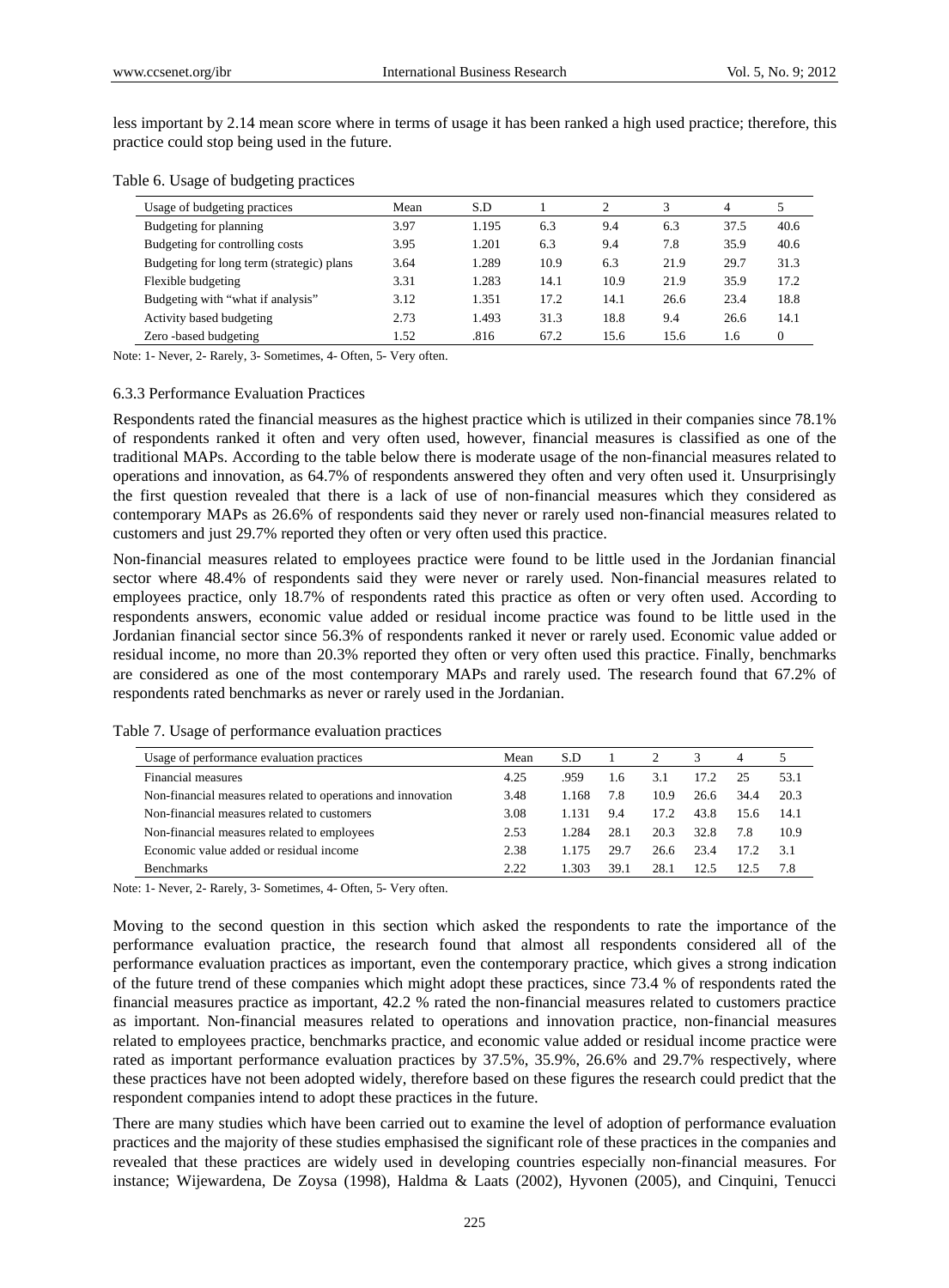(2006). Unsurprisingly the research revealed that there is a lack of use of non-financial measures that they considered as contemporary management accounting practices as 26.6% of respondents said they never or rarely used non-financial measures related to customers and just 29.7% reported they often or very often used this practice.

The research indicated that there is a lack of use of non-financial measures that are considered as contemporary management accounting practices, and the financial measures were considered as the highest practice being utilised in the Jordanian financial sector, i.e. they were classified as one of the traditional management accounting practices. However, based on the analysis of the importance of contemporary practices, the research predicted that companies intend to adopt these practices in the future.

## 6.3.4 Decision Making Practices

In terms of the extent of usage of the decision making practices in the Jordanian financial sector, the research revealed that product profitability analysis has the highest rate of usage since 65.6% of respondents were found used it often and very often, followed by cost- value- profit analysis (break- even analysis) by 59.4% of respondents who used it often and very often and discounted cash flow methods for evaluation the capital investment were used by 59.4%. Payback period and /or accounting rate of return practice was found to be used by 54.7% with often and very often answered, followed by stock control models practices which are reported to be used often and very often by 40.6% of respondents. The last five of the ten practices as shown in the table below, were rated to be low usage practices, since 34.4% of respondents were found to have never and rarely used product profitability analysis and 39.1% of them used it sometimes.

Likewise, the last four practices found were found to have low adoption in the Jordanian financial sector, where 39.1% of respondents reported that they never and rarely used cost of capital in discounting cash flow for major capital investment evaluation, 45.4% of respondents were found never or rarely used performing sensitivity "what if analysis" for evaluating major capital investment projects, 38.4% reported they never or rarely used probability analysis or computer simulation for evaluation of the risk of major capital investment projects, and finally 61% of respondents reported that they never or rarely used non- financial aspects that are documented and reported for the evaluation of major capital investment. See the table below for more information.

| Usage of decision making practices                              | Mean | S.D   |      | 2    | 3    | 4    | 5    |
|-----------------------------------------------------------------|------|-------|------|------|------|------|------|
| Product profitability analysis                                  | 3.81 | 1.125 | 4.7  | 7.8  | 21.9 | 32.8 | 32.8 |
| Cost-value-profit analysis (break-even analysis)                | 3.64 | 1.277 | 10.9 | 4.7  | 25   | 28.1 | 31.3 |
| Cash flow methods                                               | 3.61 | 1.177 | 7.8  | 7.8  | 25   | 34.4 | 25   |
| Payback period and /or accounting rate of return                | 3.52 | 1.208 | 9.4  | 7.8  | 28.1 | 31.3 | 23.4 |
| Stock control models                                            | 2.95 | 1.430 | 23.4 | 15.6 | 20.3 | 23.4 | 17.2 |
| Customer profitability analysis                                 | 2.86 | 1.207 | 17.2 | 17.2 | 39.1 | 15.6 | 10.9 |
| Calculation and use of cost of capital in discounting cash flow | 2.73 | 1.312 | 26.6 | 12.5 | 31.3 | 20.3 | 9.4  |
| Performing sensitivity "what if analysis"                       | 2.58 | 1.232 | 26.6 | 18.8 | 31.3 | 17.2 | 6.3  |
| Probability analysis or computer simulation                     | 2.52 | 1.403 | 37.5 | 10.9 | 23.4 | 18.8 | 9.4  |
| Non-financial aspects are documented and reported               | 2.19 | 1.082 | 34.4 | 26.6 | 26.6 | 10.9 | 1.6  |

Table 8. Usage of decision making practices

Note: 1- Never, 2- Rarely, 3- Sometimes, 4- Often, 5- Very often.

In terms of the importance of the decision making practices, the results show that the first five practices have been rated to be the most used practices. Once again they are rated to be the most important and the last five practices which rated low usage, ranked low importance to the Jordanian financial sector, which leads to the conclusion that the first five practices would be the most widespread practices in the Jordanian financial sector and the last five practices didn't provide any indication that they would be used in the future more frequently. In general, the research revealed that there is a lack of usage of decision making practices and strategic analysis practices in the Jordanian financial sector. The results in this section consist with earlier studies that examined the usage and the importance of the ten decision making practices in terms of broadly usage of decision making practices in developing countries. Such as, Forde, Burnett *et al.*( 2005), France ( 2005), and Forsaith, Tilt *et al.* (2001).

## 6.3.5 Strategic Analysis Practices

This section contains modern management accounting which provides information for strategic analysis; therefore this part will cover eight strategic analysis practices which are listed in the table below. The results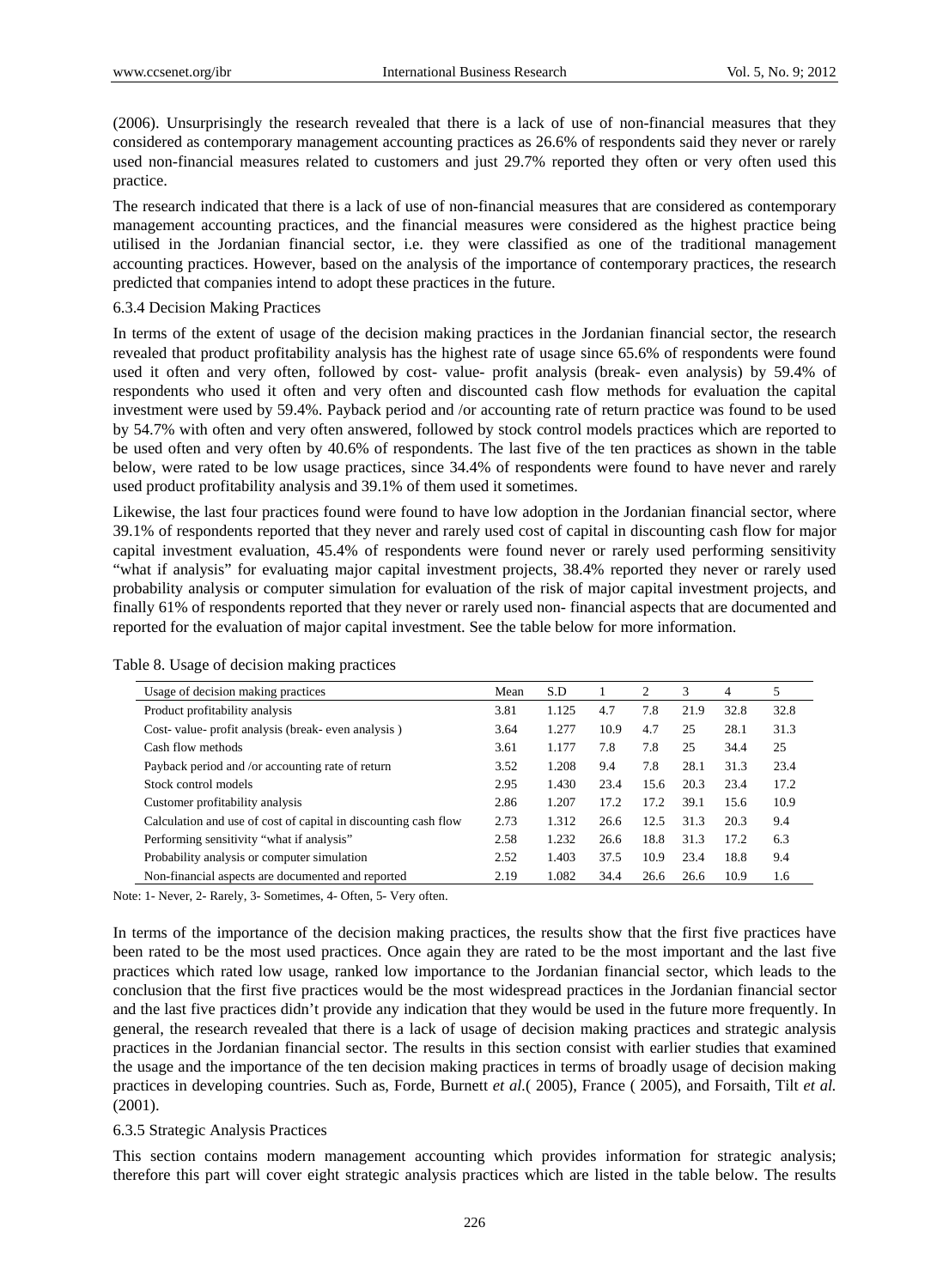shows that there is a lack of usage of the strategic analysis practices which appeared obvious regarding the figures in the table below since the long-range forecasting practice is reported as high usage practice with 63% of the respondent companies rating it as often or very often used. After this comes the shareholder value practice which could be classified as a moderate used practice since 31.3% of the respondents rated it as often and very often used, but all the last six practices have been rated as little used in the Jordanian financial sector as the following; 43.8% of the respondents have reported never or rarely used analysis of competitive position practice, and 54.7% of respondents ranked the value chain analysis practice by never or rarely used.

Analysis of competitors (strengths and weaknesses) practice was rated never and rarely used by 54.7% of the respondents, 18.8% of respondents have reported used often and very often the industry analysis practice, 11.5% of the respondents have reported often and very often used the possibilities of integration with suppliers and / or customers and / or value chains practice. According to the results of the first question, the research revealed that there is low adoption and usage of strategic analysis practices in the Jordanian financial sector, whilst for the last six practices almost half of the respondents rated them as never or rarely used. See the table below.

| Usage of strategic analysis practices             | Mean | S.D   |      | 2    | 3    | 4    | 5   |
|---------------------------------------------------|------|-------|------|------|------|------|-----|
| Long-range forecasting                            | 3.70 | 1.079 | 4.7  | 7.8  | 25   | 37.5 | 25  |
| Shareholder value                                 | 2.77 | 1.218 | 23.4 | 12.5 | 32.8 | 26.6 | 4.7 |
| Analysis of competitive position                  | 2.70 | 1.318 | 26.6 | 17.2 | 23.4 | 25   | 7.8 |
| Value chain analysis                              | 2.48 | 1.182 | 23.4 | 31.3 | 25   | 14.1 | 6.3 |
| Analysis of competitors; strengths and weaknesses | 2.44 | 1.308 | 32.8 | 21.9 | 21.9 | 15.6 | 7.8 |
| Industry analysis                                 | 2.31 | 1.283 | 39.1 | 15.6 | 26.6 | 12.5 | 6.3 |
| Value chains                                      | 2.17 | 1.092 | 32.8 | 32.8 | 21.9 | 9.4  | 3.1 |
| Product life cycle analysis                       | 2.09 | 1.094 | 39.1 | 26.6 | 21.9 | 10.9 | 1.6 |

Table 9. Usage of strategic analysis practices

Note: 1- Never, 2- Rarely, 3- Sometimes, 4- Often, 5- Very often.

According to the analysis of the importance of these practices, the research found that the practices which were ranked to be the often and very often used are the same practices which were ranked to be important to the respondent companies, and likewise to the other practice which was rated to be less used, they ranked to be less important as well. Therefore, the research revealed that there would not be any changes in the future in terms of adopting new strategic analysis practices. In general, the research revealed product profitability analysis has the highest rate of usage among the decision making practices and long-range forecasting practice is reported as the highest usage practice among strategic analysis practices. The results contrast with some studies that have been carried out in terms of examining the extent of usage of strategic analysis practice, for instance, Chenhall and Langfield-Smith (1998), Hyvonen (2005), Abdel-Kader and Luther (2006).

## *6.4 Sophistication Level of MAPs in the Jordanian Financial Sector*

*H03:* The sophistication level of management accounting according to the IFAC model in the Jordanian financial sector is low.

In order to identify the sophistication level of management accounting according to the IFAC model, the research followed the study carried by Abdel-Kader and Luther (2006). The identification aim is carried out through several steps, starting with determining the characteristics of each of the IFAC model stage, the next step is to find out the mean of each of these stages for all respondent companies in order to find out in which of the IFAC stage each company is placed based on the practices which are used in each of these companies. This is followed by labelling each respondent company according to the IFAC characteristics, where the companies matched the practices which belong to the first stage; they were labelled to the first stage and measured with this criterion against all of the companies. For instance, the company which gives 2 mean score in the first stage, 3.25 mean score in the second stage, 1.29 mean score in the third stage and 2.07 mean score in the fourth stage, is labelled as being in the second stage and all others are labelled by the same method.

Accordingly, the research found that almost all of the sample population are located in the first stage with 64.1%, the second stage is revealed to be 29.7% from the whole sample population, and finally the last two stages which are considered as the more sophisticated stages found a very low number of companies located in this stage with 3.1% for each. According to these figures, the research concluded that the Jordanian financial sector is dependent on the traditional MAPs and almost all of the whole sample population are implementing MAPs which provided information for cost determination and financial control and information for management planning and control.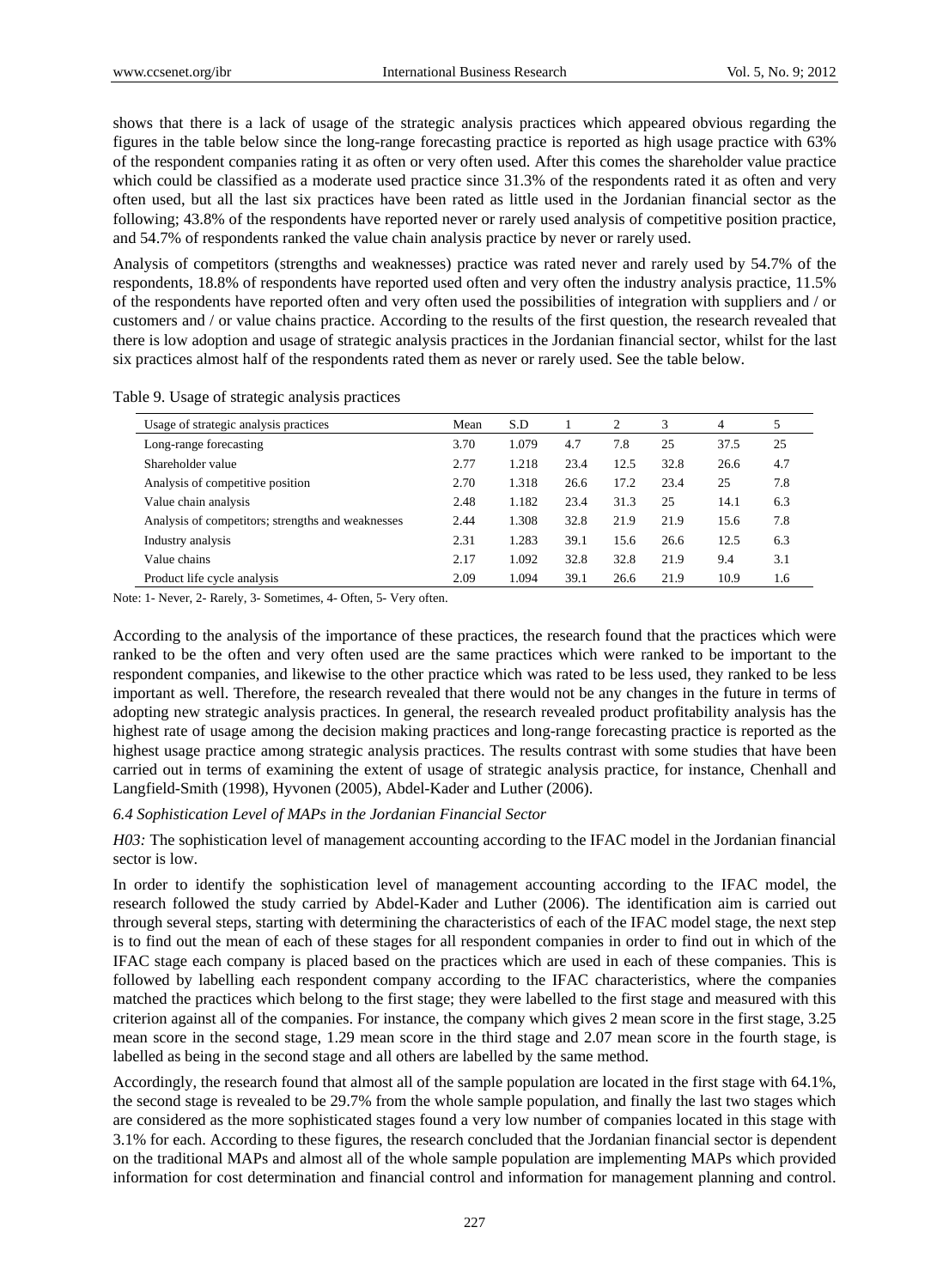In other words, the traditional MAPs are still widespread and highly used in the Jordanian financial sector and they are rarely using the more sophisticated or advanced MAPs, for more information see the table and figure below.

| Stage | <b>IFAC</b> model stages                          | Frequency | Percentage |
|-------|---------------------------------------------------|-----------|------------|
| One   | Cost determination and financial control          | 41        | 64.1%      |
| Two   | Information for management planning and control   | 19        | 29.7%      |
| Three | Reduction of resource waste in business processes |           | 3.1%       |
| Four  | Creation of value through effective resource use  |           | 3.1%       |
| Total |                                                   | 64        | 100%       |



Figure 3. The Jordanian financial sector based on the IFAC Model

# 6.5 Further Discussion

Based on the information regarding the importance of each of the MAPs, the research repeated the same steps to find the location of MAPs in the Jordanian financial sector according to the IFAC model stages. Therefore, as shown in the table below, there is a slight movement from stage one to stage two as in the last analysis the proportion in stage one is revealed to be 64.1%, but according to this analysis it is revealed to be 39% and stage two in the previous analysis was found to be 29.7%, but in this analysis was found to be 28%.

Interestingly, stage three and stage four according to the previous analysis were indicated to be a very low number of companies, but according to the current analysis there is a remarkable increase in the number of companies now located in the third and fourth stage which, once again they considered as more sophisticated levels by 17.4% and 15.6%. To sum up, this analysis indicated that in the future phase there would be an improvement in terms of the adoption of more sophisticated or advance MAPs in the Jordanian financial sector which provide information regarding the reduction of resource waste in business processes and for creation of value through effective resource use. See the table below for more illustration.

Table 11. The IFAC model and the importance of MAPs

| Stage | <b>IFAC</b> stages                                | Frequency | percentage |
|-------|---------------------------------------------------|-----------|------------|
| One   | Cost determination and financial control          | 25        | 39%        |
| Two   | Information for management planning and control   | 18        | 28%        |
| Three | Reduction of resource waste in business processes |           | 17.4%      |
| Four  | Creation of value through effective resource use  | 10        | 15.6%      |
| Total |                                                   | 64        | 100%       |

It is worthwhile examining the classification of the IFAC model stages across the life cycle stages, as shown in the analysis of section two, that the 64 companies divided into four life cycle stages, and according to the tables below the research revealed several results; firstly the birth life cycle stage companies are almost all located in stage one and two based on the IFAC model by 94% which is a reasonable conclusion as the birth life cycle stage is characterized to be less sophisticated in terms of operation and less amount of information is needed, and the emphasis is placed on cost determination and financial control and information for management planning and control. Secondly, the growth life cycle stage was found to have moved a little to adoption of the practices with emphasis on reduction of resource waste in business processes (stage three of IFAC) by 4%. Thirdly, the maturity life cycle stage was found to move from the first IFAC stage into the second stage with a small move into the third stage since the stage one occurred 47%, stage two reported by 47%, and finally stage three by 6%. Finally,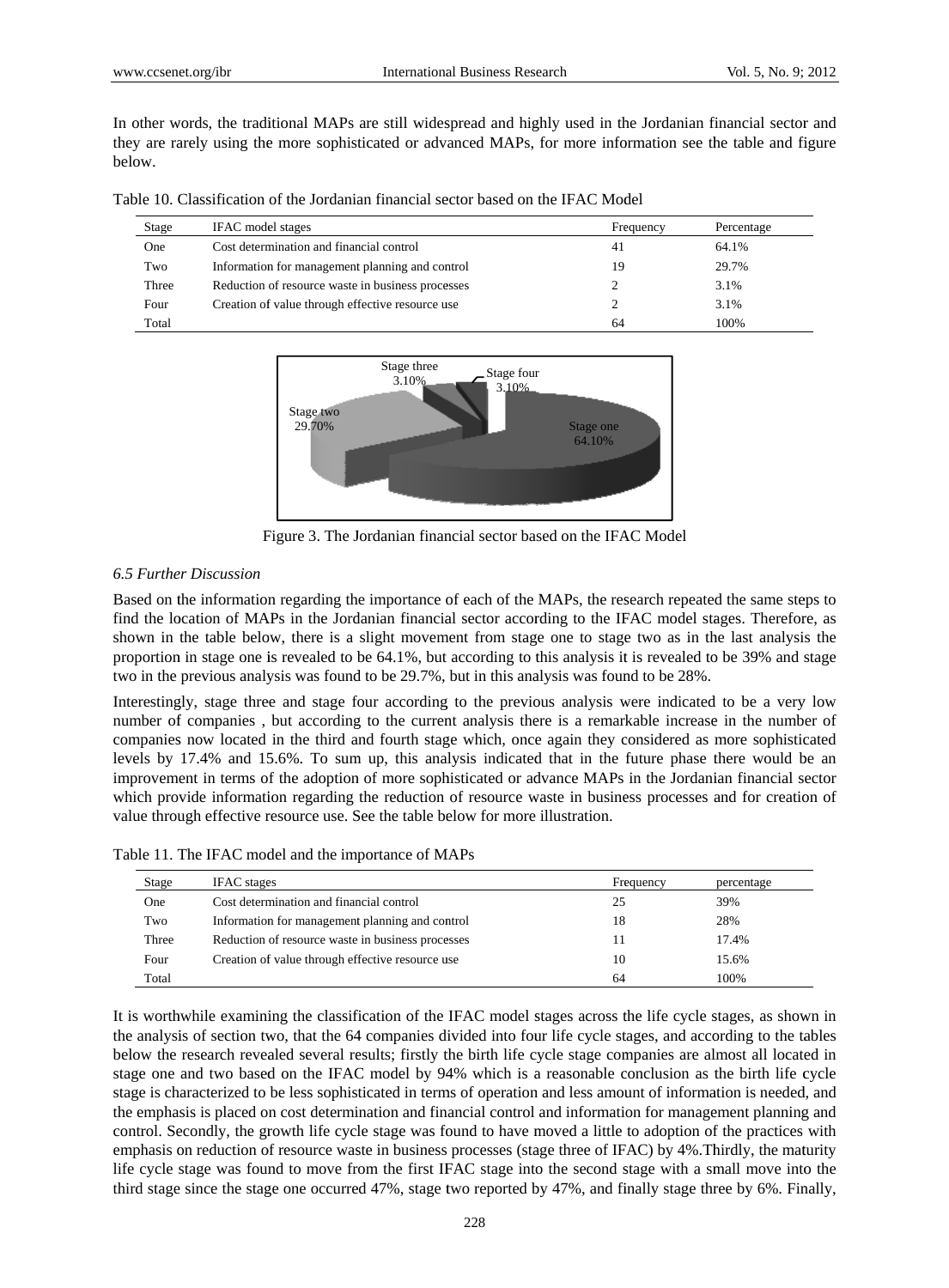the revival life cycle stage, reported an adoption of practices from stage four of the IFAC model by 25%. In general the research revealed that the adoption of MAPs move from stage one of the IFAC model into the following stages during the respondents companies move from the life cycle stage to another, which gives an initial conclusion that the sophistication of MAPs in the Jordanian financial sector is associated positively with the life cycle stages variable.

| <b>Stages</b> | <b>IFAC</b> stages                                | Life cycle stages |        |          |         |
|---------------|---------------------------------------------------|-------------------|--------|----------|---------|
|               |                                                   | <b>Birth</b>      | Growth | Maturity | Revival |
| Stage 1       | Cost determination and financial control          | 65 %              | 77 %   | 47 %     | 50 %    |
| Stage 2       | Information for management planning and control   | 29%               | 19 %   | 47 %     | 25 %    |
| Stage 3       | Reduction of resource waste in business processes |                   | 4 %    | 6 %      | 0       |
| Stage 4       | Creation of value through effective resources use | 6%                |        |          | 25 %    |

Table 12. The IFAC model and life cycle stage stages

Similarly, the research attempts to find out the classification of the IFAC model stages according to the classification of the Jordanian financial sector which includes four main sub-sectors; banking, insurance, financial diversified services, and real estate. According to the tables below the research found that the banking sub-sector is the more sophisticated in terms of the adoption of MAPs, since the banking respondents reported 7% located in stage four of the IFAC stages and 50% in stage two of the IFAC model. The financial diversified services sub-sector comes after the banking in terms the sophistication level of MAPs based on the IFAC model, since 6% are located in stage four of the IFAC, 6% in stage three, 18% in stage two, and finally the rest are located in stage one of the IFAC model. These are followed by the insurance sub-sector in terms of the sophistication with 31% located in stage two of the IFAC and the rest located in stage one of the IFAC model. Finally, the real estate sub-sector is revealed to be the lowest sub-sector in terms of the sophistication level of MAPs, where almost all of the respondent companies are located in stage one and two of the IFAC model by 94%.

| Table 13. The IFAC model and sector classification |
|----------------------------------------------------|
|                                                    |

| <b>Stages</b> | <b>IFAC</b> stages                                |         | Jordanian financial sector |                 |             |  |
|---------------|---------------------------------------------------|---------|----------------------------|-----------------|-------------|--|
|               |                                                   | Banking | Insurance                  | Financial serv. | Real estate |  |
| Stage 1       | Cost determination and financial control          | 43 %    | 69 %                       | 71 %            | 71 %        |  |
| Stage 2       | Information for management planning and control   | 50 %    | 31 %                       | 18 %            | 23 %        |  |
| Stage 3       | Reduction of resource waste in business processes |         |                            | 6 %             | 6 %         |  |
| Stage 4       | Creation of value through effective resources use | 7 %     |                            | 6 %             |             |  |

## **7. Conclusions**

In terms of the distinct features of the Jordanian financial sector, the research indicated the newly formed companies which have operated in the Jordanian financial sector in terms of their age, net sale growth, number of employees, as 64.1% of the respondent companies were no older than 15 years, 46.9% have less than 5% net sale growth, and (78.2%) had less than 300 employees. In addition, the research revealed that 26.6% of the Jordanian financial sector companies are located in the first stage and 40.6% in the second stage. This shows that 67.2% of the respondent companies are located in the first two stages, which support the point above which revealed that the Jordanian financial sector is a youth sector.

The findings of the research reported that within the Jordanian financial sector traditional MAPs are still widespread and highly used, rarely using the more sophisticated or advanced MAPs, and there is a diversity of MAPs are used in the financial sector context. Budgeting practices and financial measures are heavily used in the Jordanian financial sector. Activity Based Costing (ABC) was ranked the lowest used practice among the costing practices. In general, the research revealed that there is a lack of usage of decision making practices and strategic analysis practices in the Jordanian financial sector. Furthermore, the research predicted that some practices will be used in the future, for instance; target costing, industry analysis practice, and benchmarks practice, and predicted the practices would that be prevalently used namely; financial measures practice and budgeting for planning practice. The research predicted that some practices might become extinct from use, such as, product life cycle analysis practice and ABC practice.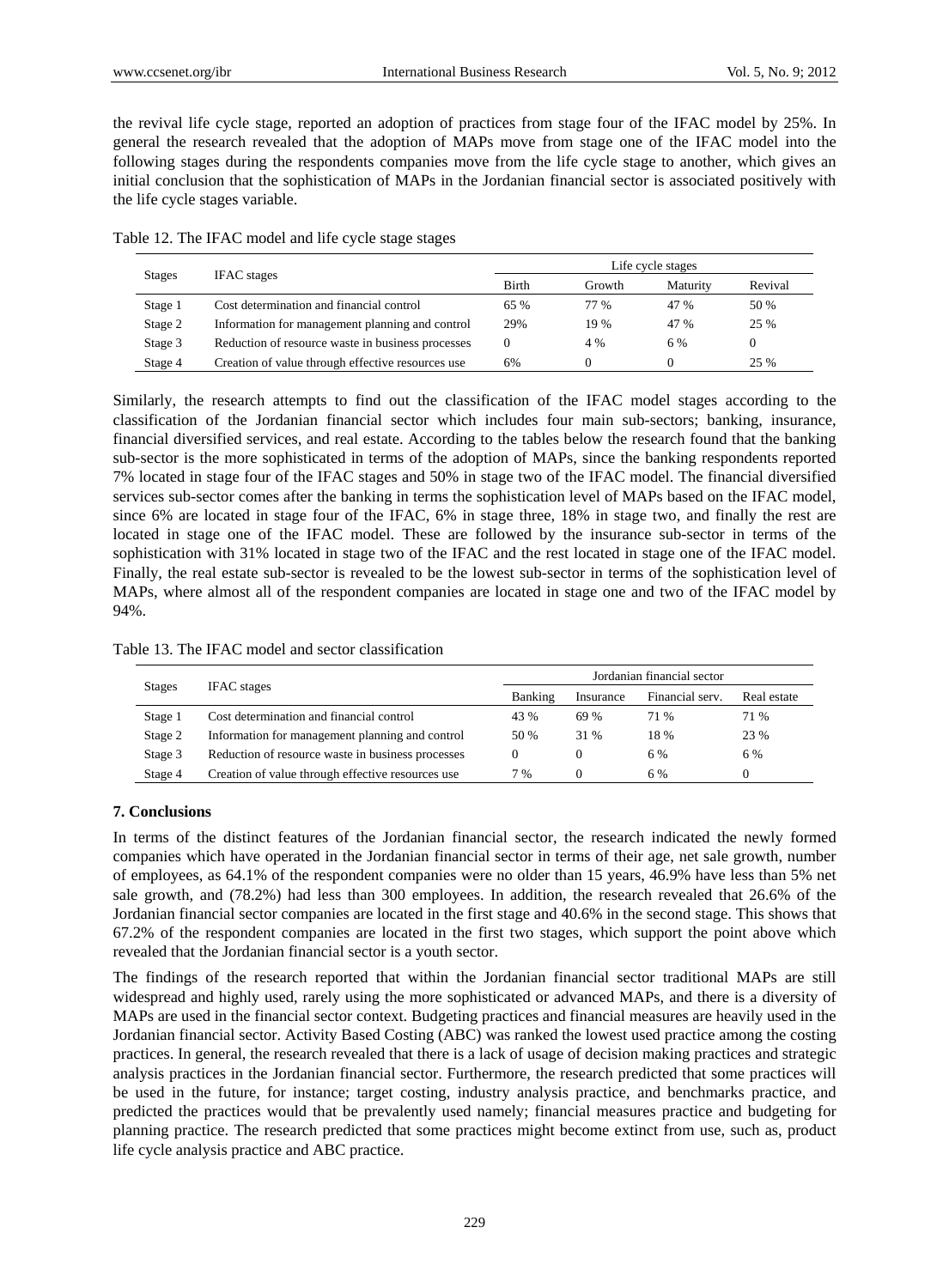The research revealed that almost all of the Jordanian financial sector companies are implementing MAPs which provide information for cost determination and financial control and information for management planning and control, whereas 64.1% of the companies are located in the first stage, 29.7% in the second stage based on the IFAC model, which indicates the simplicity of information that they require, which in turn reflects the simplicity of MAPs that are used in the Jordanian financial sector. Regarding the sophistication level of MAPs, the research predicted that in the future there would be an improvement in terms of the adoption of more sophisticated or advanced MAPs in the Jordanian financial sector which provide information regarding the reduction of resource waste in business processes and for the creation of value through effective resource use. Whereas based on the IFAC model, the research revealed that 39% of the companies are located in the first stage, 28% in the second stage, 17.4% in the third stage, and 15.6% were found located in the fourth stage.

As a conclusion, the research is consistent with previous studies which indicated that traditional MAPs are still widely used, there is a lack of using MAPs in the developing countries, and indicated the improvement which would take place in the Jordanian financial sector in terms of the adoption of more sophisticated or advance MAPs. In addition, the financial sector is a crucial sector that has a significant impact on the economy, and requires accurate and timely information. Consequently, the research encourages the companies to adopt advanced MAPs, particularly decision making practices and strategic analysis practices, since the research revealed there is a lack of adoption of these practices. Finally, the current research is considered to be a platform and a starting point for future research into the management accounting in the Jordanian financial sector.

#### **8. Limitations and Future Research**

As the results show that the Jordanian financial sector is a youth sector. Future research is needed to show the time period required to progress through the last two stages. This research depends on the questionnaire as a method to collect the relevant data which is not free of bias. Therefore, future research should employ other techniques such as interviews to reveal rich information about management accounting practices. In addition, this research is cross sectional which reflects the current status of management accounting practices but is neither before nor after. Thus, longitudinal research is needed to proof the current research assumptions.

## **References**

- Abdel-Kader, M., & Luther, R. (2006). Management accounting practices in the British food and drinks industry. *British Food Journal*, *108*(5), 336-357. http://dx.doi.org/10.1108/00070700610661321
- Abdel-Kader, M., & Luther, R. (2008). The impact of firm characteristics on management accounting practices: A UK-based empirical analysis. *British Accounting Review*, *40*(1), 2-27. http://dx.doi.org/10.1016/j.bar.2007.11.003
- Abdel-Maksoud, A. B. (2004). Manufacturing in the UK: contemporary characteristics and performances indicators. *Journal of manufacturing technological management*, *15*(2), 155-171.
- Adelegan, O. J. (2000). Management accounting practices in Nigerian companies. *Working paper*, University of Ibaden, Nigeria.
- Alkizza, A., & Akbar, S. (2005). The impact of business environment on management accounting practices: Libyan evidence. *working paper*, University of Liverpool, Liverpool.
- Ashton, D., Hopper, T., & Scapens, R. (1995). *The changing nature of issues in management accounting*. London: Prentice Hall.
- Billings, M., & Capie, F. (2004). The development of management accounting in UK clearing banks, 1920-70. *Accounting Business and Financial History*, *14*(3), 317-338. http://dx.doi.org/10.1080/0958520042000277793
- Burns, J., Hopper, T., & Yazdifar, H. (2004). Management accounting education and training: putting management in and taking accounting out. *Qualitative Research in Accounting & Management*, *1*(1), 1-29. http://dx.doi.org/10.1108/11766090410816271
- Carmona, S. (2006). The history of management accounting in France, Italy, Portugal, and Spain. In Chapman, S. *et al,* (Eds.), *Handbooks of Management Accounting Research* (pp. 905-922). London: Elsevier. http://dx.doi.org/10.1016/S1751-3243(06)02018-9
- Cassia, L., Paleari, S., & Redondi, R. (2005). Management accounting systems and organisational structure. *Small Business Economics*, *25*(4), 373-391. http://dx.doi.org/10.1007/s11187-004-6494-8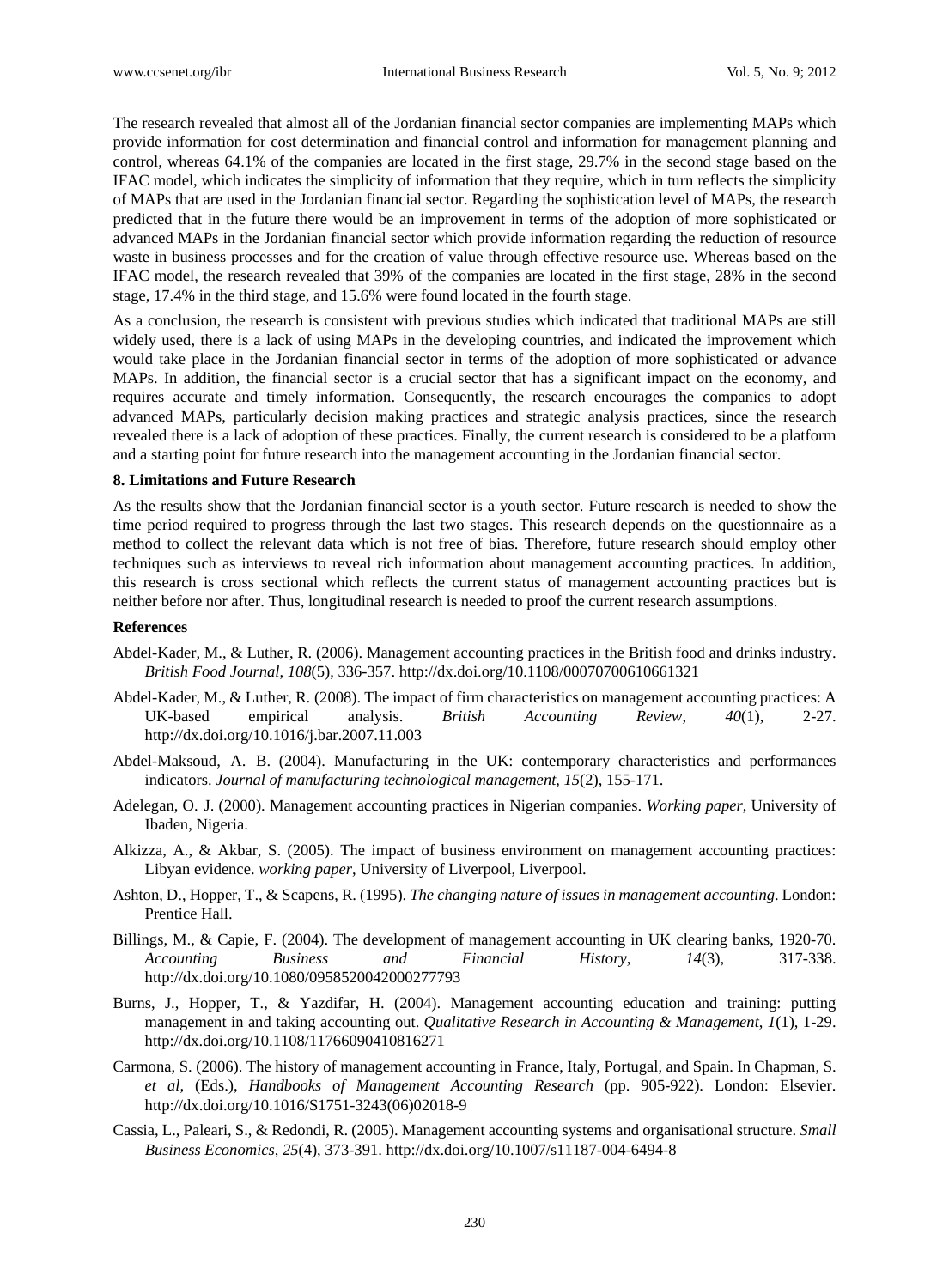- Chan, A. M. Y., Chan, N. P. M., & Lui, K. K. (1997). Management accounting practices and market performance of the Chinese listed companies. *Asian-Pacific Conference on International Accounting Issues*, *9*, 171-173.
- Chenhall, R. H. (2003). Management control systems design within its organizational context: findings from contingency-based research and directions for the future. *Accounting Organisations and Society*, *28*(2-3), 127-168. http://dx.doi.org/10.1016/S0361-3682(01)00027-7
- Chenhall, R. H., & Langfield-Smith, K. (1998). Adoption and benefits of management accounting practices: an Australian study. *Management Accounting Research*, *9*(1), 1-20. http://dx.doi.org/10.1006/mare.1997.0060
- Cinquini, L., & Tenucci, A. (2006). Strategic management accounting: Exploring distinctive features and links with strategy. Available at: http://mpra.ub.uni-muenchen.de/212/ edn. Munich Personal RePEc Archive, (accessed 15 May 2008).
- Clarke, P. J. (1992). Management accounting practices in Irish manufacturing businesses: A pilot study. *Proceedings of the Annual Conference- Irish Accounting and Finance Association* (5th), pp. 17-34.
- Davila, A., & Foster, G. (2005). Management accounting systems adoption decisions: Evidence and performance implications from early-stage/startup companies. *Accounting Review*, *80*(4), 1039-1068. http://dx.doi.org/10.2308/accr.2005.80.4.1039
- Davila, T., & Wouters, M. (2006). Management accounting in the manufacturing sector: Managing costs at the design and production stages. In Chapman, S. *et al.* (Eds.), *Handbooks of Management Accounting Research* (pp. 831-858). London: Elsevier. http://dx.doi.org/10.1016/S1751-3243(06)02015-3
- Drury, C., & Pettifer, D. (1993). Management accounting practices in building societies. *Management Accounting*, *71*(3), 36.
- Ewert, R., & Wagenhofer, A. (2006). Management accounting theory andpractice in German-speaking countries. In Chapman, S. *et al.* (Eds.), *Handbooks of Management Accounting Research* (pp. 1035-1069). London: Elsevier. http://dx.doi.org/10.1016/S1751-3243(06)02021-9
- Ezzamel, M. (1994). Organizational change and accounting: understanding the budgeting system in its organizational context. *Organization Studies -Berlin- European Group for Organizational Studies*, *15*(2), 213. http://dx.doi.org/10.1177/017084069401500203
- Ezzamel, M., Lilley, S., & Willmott, H. (1997). Accounting for management and managing accounting: reflections on recent changes in the UK. *Journal of Management Studies, 34*(3), 439-464. http://dx.doi.org/10.1111/1467-6486.00058
- Flacke, K., & Segbers, K. (2005). Does management accounting follow entrepreneurial characteristics? Results of an empirical analysis of German SME. *Working paper*, Arbeitapapier edn, University Of Munster, Germany.
- Fleischman, R., & Tyson, T. (2006). The history of management accounting in the U.S. In Chapman, S. *et al.* (Eds.), *Handbooks of Management Accounting Research* (pp. 1071-1089). London: Elsevier. http://dx.doi.org/10.1016/S1751-3243(06)02022-0
- Forde, E. D., Burnett, J., & Devonish, D. (2005). A pilot study on management accounting practices by Caribbean business. *working paper* ,University of the West Indies, Jamaica.
- Forsaith, D., Tilt, C., & Xydias-lobo, M. (2001). The future of management accounting: a South Australian perspective. *working paper*, School of Commerce, pp. 1-20.
- France, A. (2005). An alternative approach to surveying management accounting practices. *working paper*, Waikato Institute of Technology, New Zealand.
- Fry, T. D., Steele, D. C., & Saladin, B. A. (1995). The role of management accounting in the development of a manufacturing strategy. *International Journal of Operations and Production Management*, *15*(12), 21-31. http://dx.doi.org/10.1108/01443579510104475
- Garg, A., Ghosh, D., & Halper, H. (2004). Best practices in management accounting. *Journal of Cost Management*, *18*(2), 21-25.
- Garg, A., Ghosh, D., Hudick, J., & Nowacki, C. (2003). Roles and practices in management accounting today. *Strategic Finance*, *85*(1), 30-35.
- Ghosh, B. C., & Chan, Y. (1997). Management accounting in Singapore well in place?. *Managerial Auditing Journal*, *12*(1), 16-18. http://dx.doi.org/10.1108/02686909710155966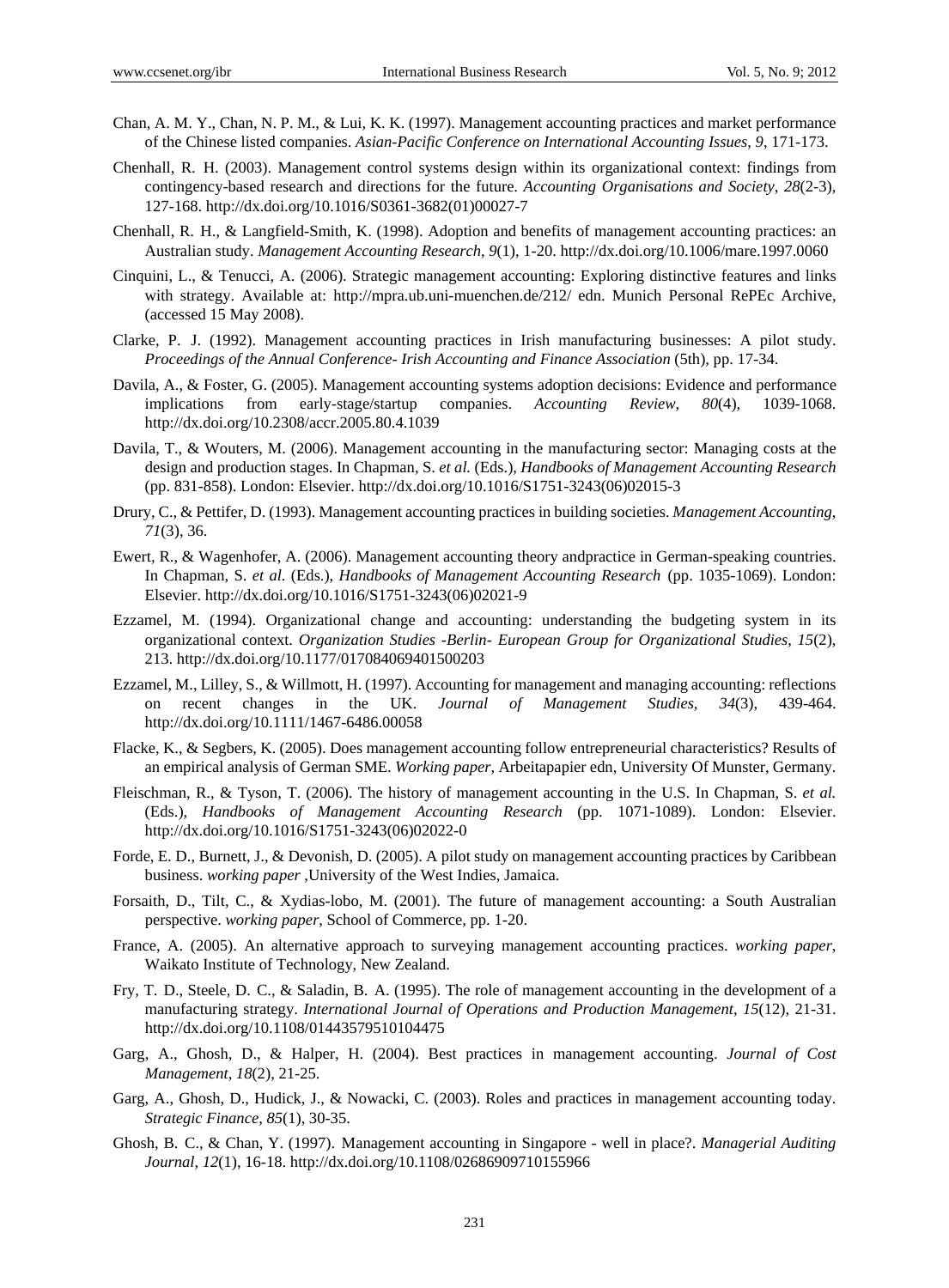- Gupta, K. M., & Gunasekaran, A. (2005). Costing in new enterprise environment: A challenge for managerial accounting researchers and practitioners. *Managerial Auditing Journal*, *20*(4), 337-353. http://dx.doi.org/10.1108/02686900510592034
- Gutierrez, F., Larrinaga, C., & Nunez, M. (2005). Cost and management accounting in pre-industrial revolution Spain. *Accounting Historians Journal*, *32*(1), 111-148.
- Haldma, T., & Laats, K. (2002). Contingencies influencing the management accounting practices of Estonian manufacturing companies. *Management Accounting Research*, *13*(4), 379-400. http://dx.doi.org/10.1006/mare.2002.0197
- Heidmann, M., Schaffer, U., & Strahringer, S. (2008). Exploring the Role of Management Accounting Systems in Strategic Sensemaking. *Information Systems Management*, *25*(3), 244-257. http://dx.doi.org/10.1080/10580530802151194
- Hopper, T. (1999). Postcard from Japan: a management accounting view. *Accounting Auditing and Accountability Journal*, *12*(1), 58-68. http://dx.doi.org/10.1108/09513579910259924
- Hussain, M. M., & Gunasekaran, A. (2002). An institutional perspective of non-financial management accounting measures: a review of the financial services industry. *Managerial Auditing Journal*, *17*(9), 518-536. http://dx.doi.org/10.1108/02686900210447524
- Hutaibat, K. A. (2005). Management accounting practices in Jordan a contingency approach. (PhD Dissertation). University of Bristol, Bristol.
- Hyvonen, J. (2005). Adoption and benefits of management accounting systems: Evidence from Finland and Australia. *Advances in International Accounting*, *18*, 97-120. http://dx.doi.org/10.1016/S0897-3660(05)18005-2
- International Federation of Accountants. (1998). *International Management Accounting Practice Statement: management Accounting Concepts*. New York, NY.
- Islam, M., & Kantor, J. (2005). The development of quality management accounting practices in China. *Managerial Auditing Journal*, *20*(7), 707-724. http://dx.doi.org/10.1108/02686900510611249
- Ismail, T. H. (2007). Performance evaluation measures in the private sector: Egyptian practice. *Managerial Auditing Journal*, *22*(5), 503-513. http://dx.doi.org/10.1108/02686900710750775
- Jazayeri, M., & Cuthbert, P. (2004). Research in management accounting: What needs to be researched?. *working paper*, Department of Business and Management Studies, Manchester Metropolitan University. Manchester.
- Johnson, H. T., & Kaplan, R. (1987). The relevance lost: the rise and fall of management accounting. *Working Paper*, Mass.: Harvard Business School, Boston.
- Joshi, P. L. (2001). The international diffusion of new management accounting practices: the case of India. *Journal of International Accounting Auditing and Taxation, 10*(1), 85-109. http://dx.doi.org/10.1016/S1061-9518(01)00037-4
- Kaplan, R. (1984). The evolution of management accounting. *Accounting Review*, July, 390-396.
- Kattan, F., Pike, R., & Tayles, M. (2007). Reliance on management accounting under environmental uncertainty: The case of Palestine. *Journal of Accounting and Organizational Change*, *3*(3), 227-249. http://dx.doi.org/10.1108/18325910710820283
- Kowalak, R. (2007). Implementation of best practices in management accounting. *working paper*, Prace Naukowe- Akademii Ekonomicznej Imienia Oskara Langego we Wroclawiu, (1178), pp. 63-69.
- Lamminmaki, D., & Drury, C. (2001). A comparison of New Zealand and British product-costing practices. *International Journal of Accounting*, *36*(3), 329-347. http://dx.doi.org/10.1016/S0020-7063(01)00106-6
- Lexa, F., Mehta, T., & Seidmann, A. (2005). Managerial accounting applications in radiology. *Journal of the American College of Radiology*, *2*(3), 262-270. http://dx.doi.org/10.1016/j.jacr.2004.08.020
- Lin, Z. J., & Yu, Z. (2002). Responsibility cost control system in China: the Han Dan experience. *Asia Pacific Business Review*, *9*(1), 59-78. http://dx.doi.org/10.1080/713999171
- Lobo, A., Escobar, B., & González, M. (2008). Organizational control System in a continuous improvement environment: Special reference to the role of management accounting. *Journal of Accounting – Business & Management*, *15*, 1-32.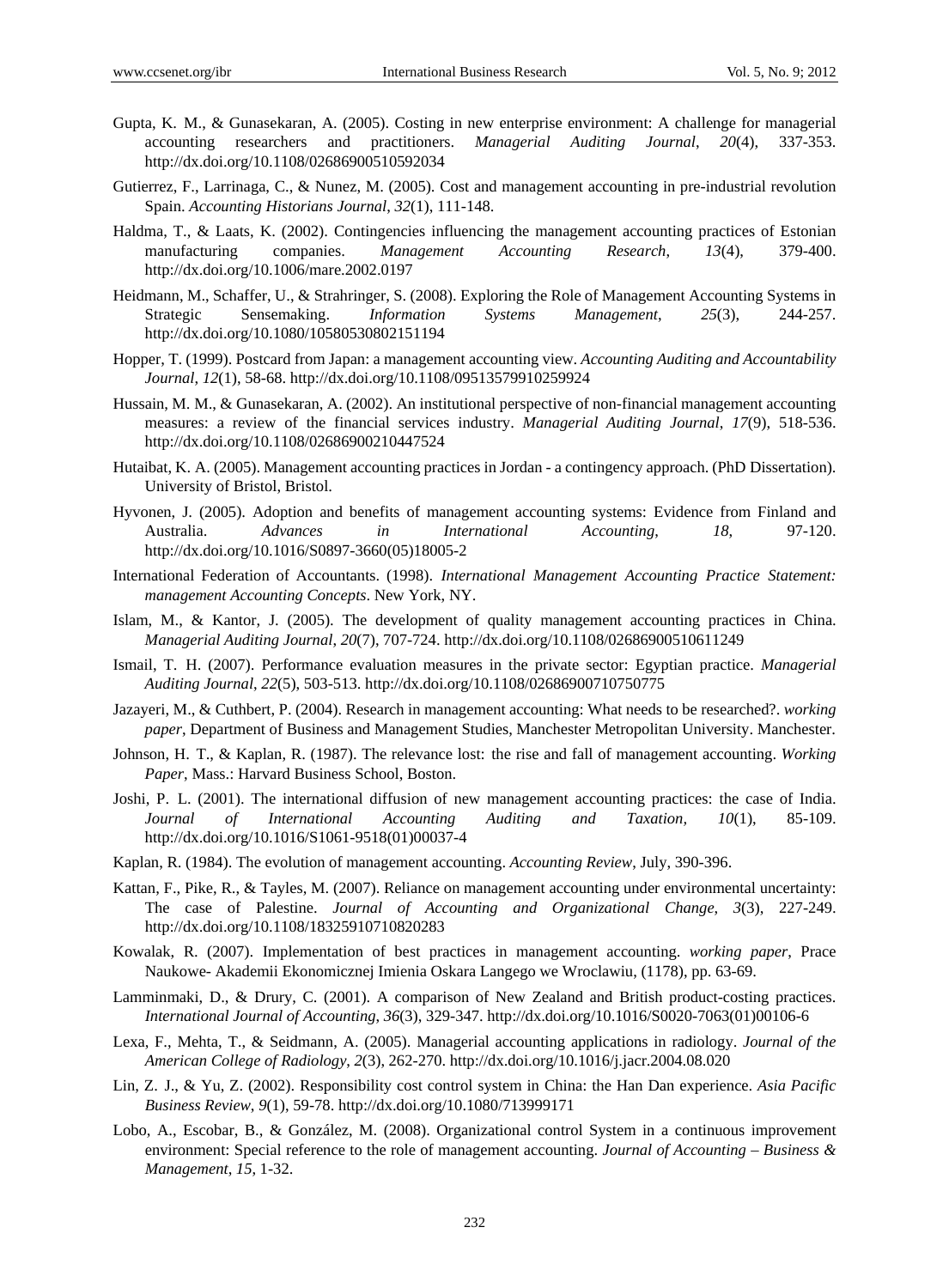- Mathejka, M., & Waegenaere, A. (1999). Organizational design and management accounting change. *working paper*, Center Accounting Research Group, Netherlands.
- Mcnair, C. J., & Vangermeersch, R. (1996). The fall of management accounting: The NIRA and the homogenization of cost practices in the United States. *Research Monograph- Cga Canada Research Foundation*, (23), 39-58.
- Mia, M. A. H., & Ahmad, F. (2005). Strategic management accounting practices in the 21st Century. *The Cost and Management*, *33*(4), 44-49.
- Ministry of Industry and Trade. (2007). Jordan. Available: http://mit.gov.jo [1/4, 2007].
- Moores, K., & Yuen, S. (2001). Management accounting systems and organizational configuration: a life-cycle perspective. *Accounting Organisations and Society*, *26*(4-5), 351-389. http://dx.doi.org/10.1016/S0361-3682(00)00040-4
- Naranjo-gil, D., & Hartmann, F. (2007). Management accounting systems, top management team heterogeneity and strategic change. *Accounting Organizations and Society*, *32*(7-8), 735-756. http://dx.doi.org/10.1016/j.aos.2006.08.003
- Näsi, S., & Rohde, C. (2006). Development of cost and management accounting ideas in the Nordic countries. In: Chapman, S. *et al.* (Eds.), *Handbooks of Management Accounting Research* (pp. 1091-1118). London: Elsevier.
- Okano, H., & Suzuki, T. (2006). A history of Japanese management accounting. In Chapman, S. *et al.* (Eds.), *Handbooks of Management Accounting Research* (pp. 1119-1137). London: Elsevier. http://dx.doi.org/10.1016/S1751-3243(06)02024-4
- Paige, K. L. (1990). Perceived deficiencies in the use of management accounting information practices by nonprofit managers. Proceedings of *the Annual Meeting Decision Sciences Institute*, (V1), pp. 137-139.
- Perera, S. (2004). The impact of contextual changes on management accounting practices: evidence from a government trading enterprise in Australia. *International Journal of Accounting Auditing and Performance Evaluation*, *1*(4), 465-492. http://dx.doi.org/10.1504/IJAAPE.2004.006357
- Silvola, H. (2005). Management accounting practices. (A contingency perspective based on the organizational life cycle, venture capital investors and the education of CEO). *Research Paper* edn. University of Oulu, Oulu-Finland.
- Smith, J. A., Morris, J., & Ezzamel, M. (2005). Organisational change, outsourcing and the impact on management accounting. *British Accounting Review*, *37*(4), 415-441. http://dx.doi.org/10.1016/j.bar.2005.07.004
- Spraakman, G. P. (1999). Management accounting at the historic Hudson's Bay Company: A comparison to 20th century practices. *Accounting Historians Journal*, *26*(2), 35-64.
- Spraakman, G., & Margret, J. (2005). The transfer of management accounting practices From London counting houses to the British North American fur trade. *Business & Financial History*, *15*(2), 101-119. http://dx.doi.org/10.1080/09585200500121108
- Strauss, P. S. (1992). *Managing change. (Management of an accounting practice.)*. New York: New York State Society of CPAs. http://www.nysscpa.org/cpajournal/old/12106231.htm edn.
- Sulaiman, M. B., Ahmad, N. N., & Alwi, N. (2004). Management accounting practices in selected Asian countries: A review of the literature. *Managerial Auditing Journal*, *19*(4), 493-508. http://dx.doi.org/10.1108/02686900410530501
- Sulaiman, S., & Mitchell, F. (2005). Utilising a typology of management accounting change: An empirical analysis. *Management Accounting Research*, *16*(4), 422-437. http://dx.doi.org/10.1016/j.mar.2005.03.004
- Szychta, A. (2002). The scope of application of management accounting methods in Polish enterprises. *Management Accounting Research*, *13*(Part 4), 401-418. http://dx.doi.org/10.1006/mare.2002.0198
- Triest, S. V., & Elshahat, M. F. (2007). The use of costing information in Egypt: a research note. *Journal of Accounting and Organizational Change*, *3*(3), 329-343. http://dx.doi.org/10.1108/18325910710820328
- Vieira, R., & Hoskin, K. (2005). Management accounting practices and discourses change: The role and use of management accounting systems. *Working Paper* edn. Universidade Nova de Lisboa. Portugal.